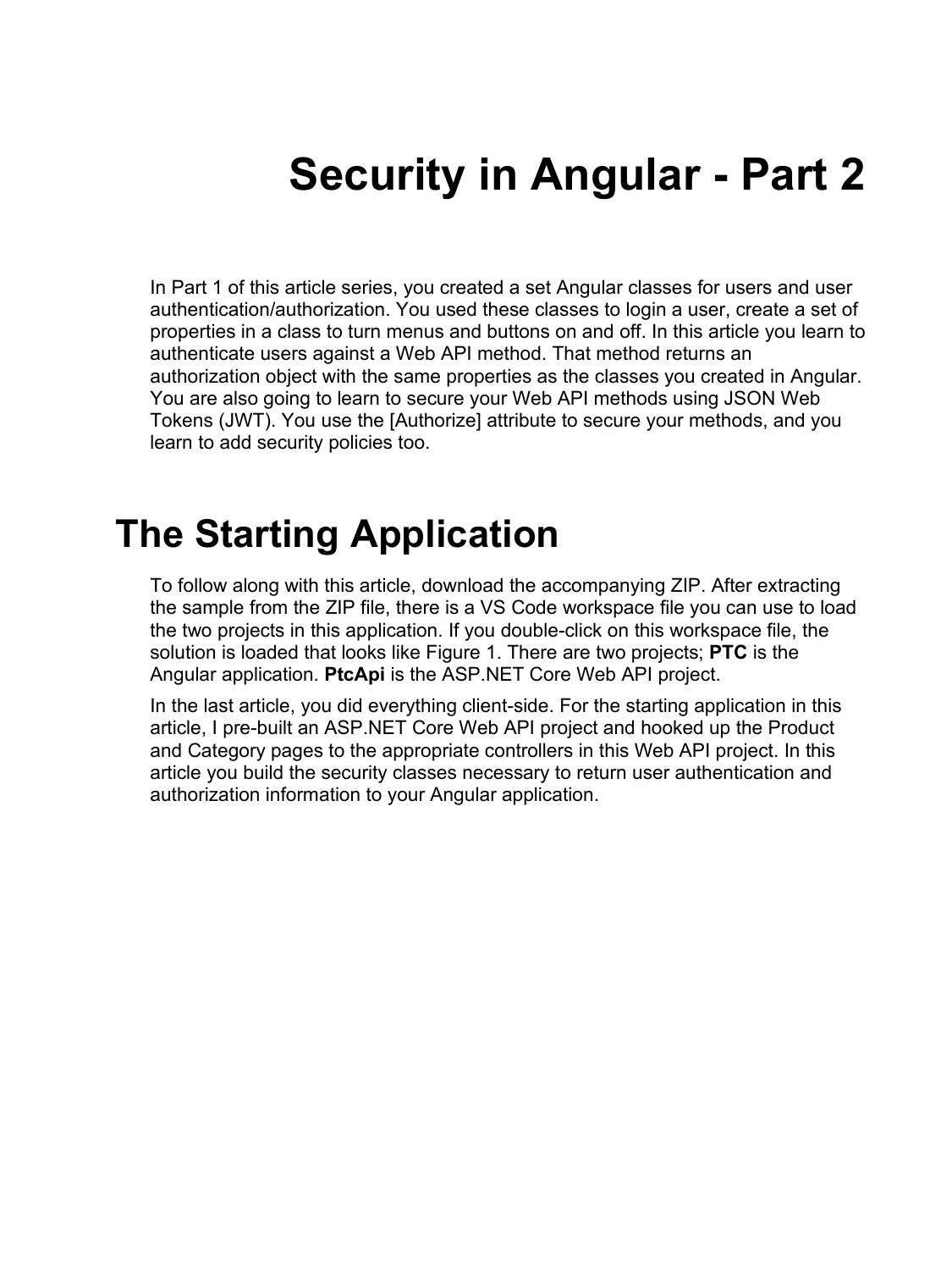| PTCApp (Workspace) - Visual Studio Code |                 |                                                             |                                            |  |                                 |  |      |  |  |  |  |
|-----------------------------------------|-----------------|-------------------------------------------------------------|--------------------------------------------|--|---------------------------------|--|------|--|--|--|--|
| File                                    | Edit            |                                                             | Selection View Go                          |  | Debug Tasks                     |  | Help |  |  |  |  |
|                                         |                 | <b>EXPLORER</b>                                             |                                            |  |                                 |  |      |  |  |  |  |
|                                         |                 | ▲ OPEN EDITORS                                              |                                            |  |                                 |  |      |  |  |  |  |
|                                         |                 | ▲ PTCAPP (WORKSPACE)                                        |                                            |  |                                 |  |      |  |  |  |  |
|                                         |                 | $\blacktriangle$ PTC                                        |                                            |  |                                 |  |      |  |  |  |  |
|                                         |                 | D .vscode                                                   |                                            |  |                                 |  |      |  |  |  |  |
|                                         |                 | $be$ e2e                                                    |                                            |  |                                 |  |      |  |  |  |  |
|                                         |                 | ▶ src                                                       |                                            |  |                                 |  |      |  |  |  |  |
|                                         |                 | {} .angular-cli.json                                        |                                            |  |                                 |  |      |  |  |  |  |
|                                         |                 | editorconfig. ۞                                             |                                            |  |                                 |  |      |  |  |  |  |
|                                         |                 | $\textcolor{green}\textcircled{\tiny\textsf{F}}$ .gitignore |                                            |  |                                 |  |      |  |  |  |  |
|                                         | K karma.conf.js |                                                             |                                            |  |                                 |  |      |  |  |  |  |
|                                         |                 | {} package-lock.json                                        |                                            |  |                                 |  |      |  |  |  |  |
|                                         |                 | {} package.json                                             |                                            |  |                                 |  |      |  |  |  |  |
|                                         |                 | JS protractor.conf.js                                       |                                            |  |                                 |  |      |  |  |  |  |
|                                         |                 | <b><i>(i)</i></b> README.md                                 |                                            |  |                                 |  |      |  |  |  |  |
|                                         |                 | $\equiv$ tsconfig.json                                      |                                            |  |                                 |  |      |  |  |  |  |
|                                         |                 | {} tslint.json                                              |                                            |  |                                 |  |      |  |  |  |  |
|                                         | ▲ PtcApi        |                                                             |                                            |  |                                 |  |      |  |  |  |  |
|                                         | vscode <        |                                                             |                                            |  |                                 |  |      |  |  |  |  |
|                                         | Þ               | bin                                                         |                                            |  |                                 |  |      |  |  |  |  |
|                                         |                 |                                                             | ▶ Controllers                              |  |                                 |  |      |  |  |  |  |
|                                         |                 | Model                                                       |                                            |  |                                 |  |      |  |  |  |  |
|                                         |                 | ▶ obj                                                       |                                            |  |                                 |  |      |  |  |  |  |
|                                         | Þ               | wwwroot                                                     |                                            |  |                                 |  |      |  |  |  |  |
|                                         |                 |                                                             |                                            |  | {} appsettings.Development.json |  |      |  |  |  |  |
|                                         |                 |                                                             | {} appsettings.json                        |  |                                 |  |      |  |  |  |  |
|                                         |                 |                                                             | $\mathsf{C}^*$ Program.cs<br>PtcApi.csproj |  |                                 |  |      |  |  |  |  |
|                                         |                 | $C^*$ Startup.cs                                            |                                            |  |                                 |  |      |  |  |  |  |

Figure 1: The starting application has two projects; the Angular project (PTC) and the .NET Core Web API project (PtcApi).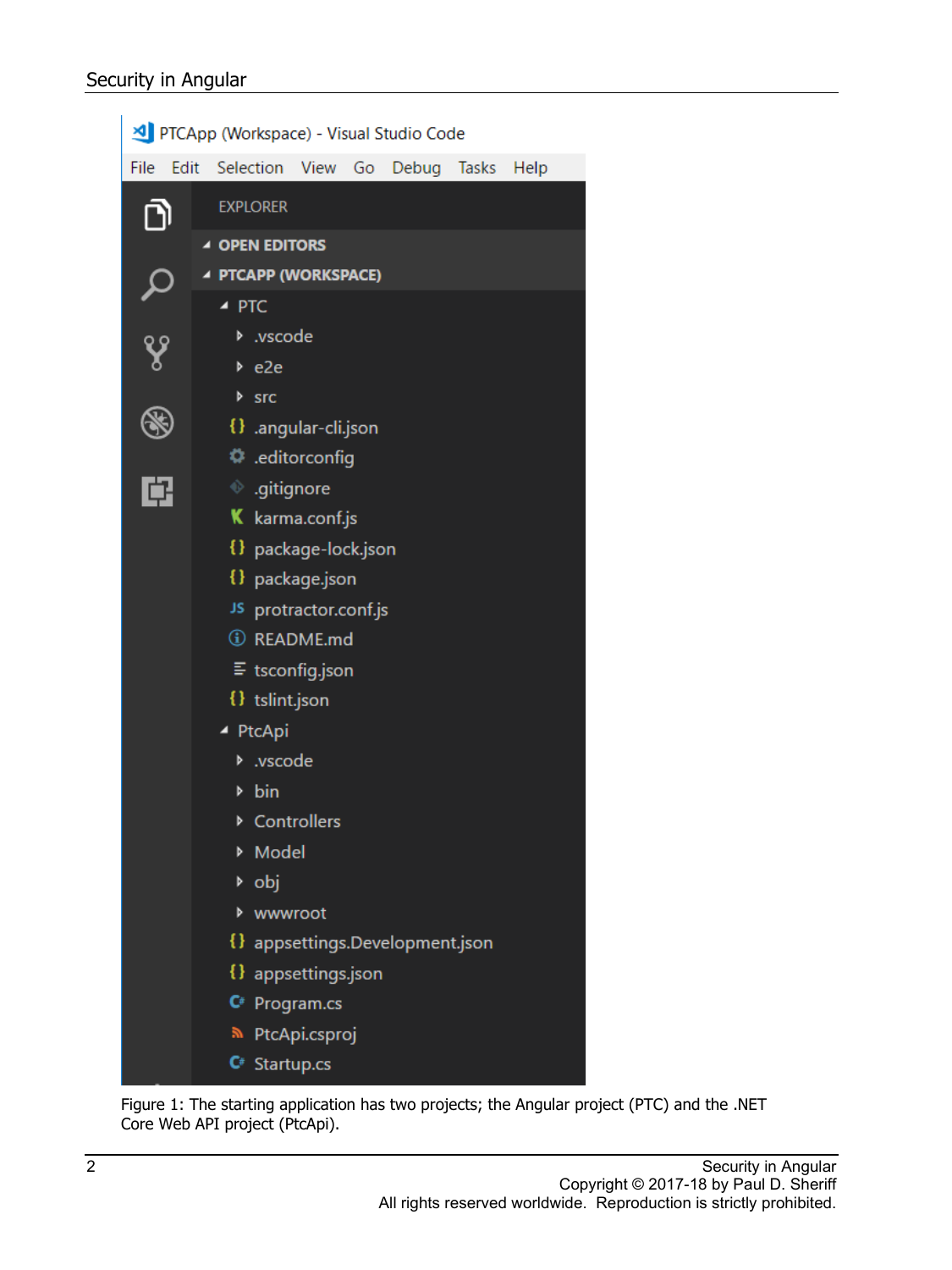## **Create Application Security Classes**

In Part 1 of this article series, you created Angular classes to represent a user and a user security object with properties you can bind to. You need to create these same classes as C# classes in the PtcApi project. You are going to build the C# classes with the same names and almost the same properties as those in TypeScript.

### **AppUser Class**

The AppUser class is a simplified version of a user class with just *UserName* and *Password* properties. In this article, I am keeping the classes simple and will not be using a database, I am just going to use mock data, just like what I did in Part 1 of this article series. This helps you focus on how things work, and not have to worry about a lot of configuration. Don't worry, you are going to use real SQL tables in the article. Right mouse-click on the **Model** folder and add a new file named **AppUser.cs**. Add the following code into this file.

```
namespace PtcApi.Model
{
  public class AppUser
\{ public int UserId { get; set; }
    public string UserName { get; set; }
    public string Password { get; set; }
 }
}
```
### **Create AppUserAuth Class**

The AppUserAuth class has properties to represent a user security profile. Again, to keep things simple, I have listed individual properties that can be directly bound to UI elements in Angular. In a future article, I will explore how to use Roles and Claims/Permissions with a security system like the one presented here. Right mouse-click on the **Model** folder and add a new file named **AppUserAuth.cs**. Add the following code into this file.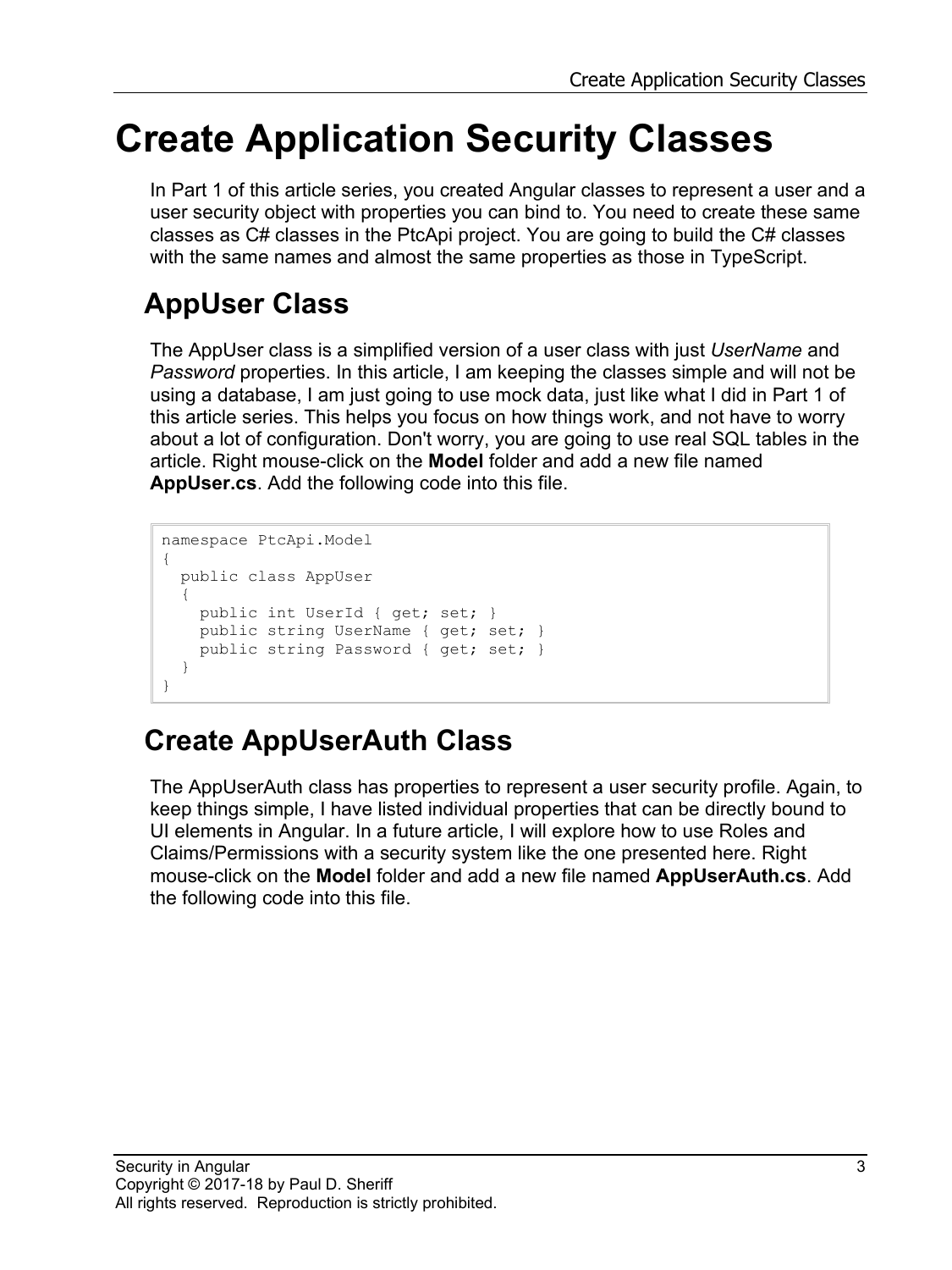```
namespace PtcApi.Model
{
  public class AppUserAuth
\{ public AppUserAuth() : base()
     {
     UserName = string. Empty;
     \text{BearerToken} = \text{string.Fmpty}; IsAuthenticated = false;
       CanAccessProducts = false;
      CanAddProduct = false;
       CanSaveProduct = false;
      CanAccessCategories = false;
       CanAddCategory = false;
     }
    public string UserName { get; set; }
     public string BearerToken { get; set; }
     public bool IsAuthenticated { get; set; }
   public bool CanAccessProducts { get; set; }
     public bool CanAddProduct { get; set; }
     public bool CanSaveProduct { get; set; }
     public bool CanAccessCategories { get; set; }
   public bool CanAddCategory { get; set; }
   }
}
```
## **Build Security Manager Class**

Instead of building the mock data and creating the user security object in a Web API controller class, place that code in another class. Right mouse-click on the **PtcApi** project and create a new folder named **Security**. Right mouse-click on the new **Security** folder and add a new file named **SecurityManager.cs**. Add the following code into this file.

```
using System;
using System.Collections.Generic;
using System.Linq;
using PtcApi.Model;
namespace PtcApi.Security
{
  public class SecurityManager
   {
   private AppUser user = null;private AppUserAuth auth = null; }
}
```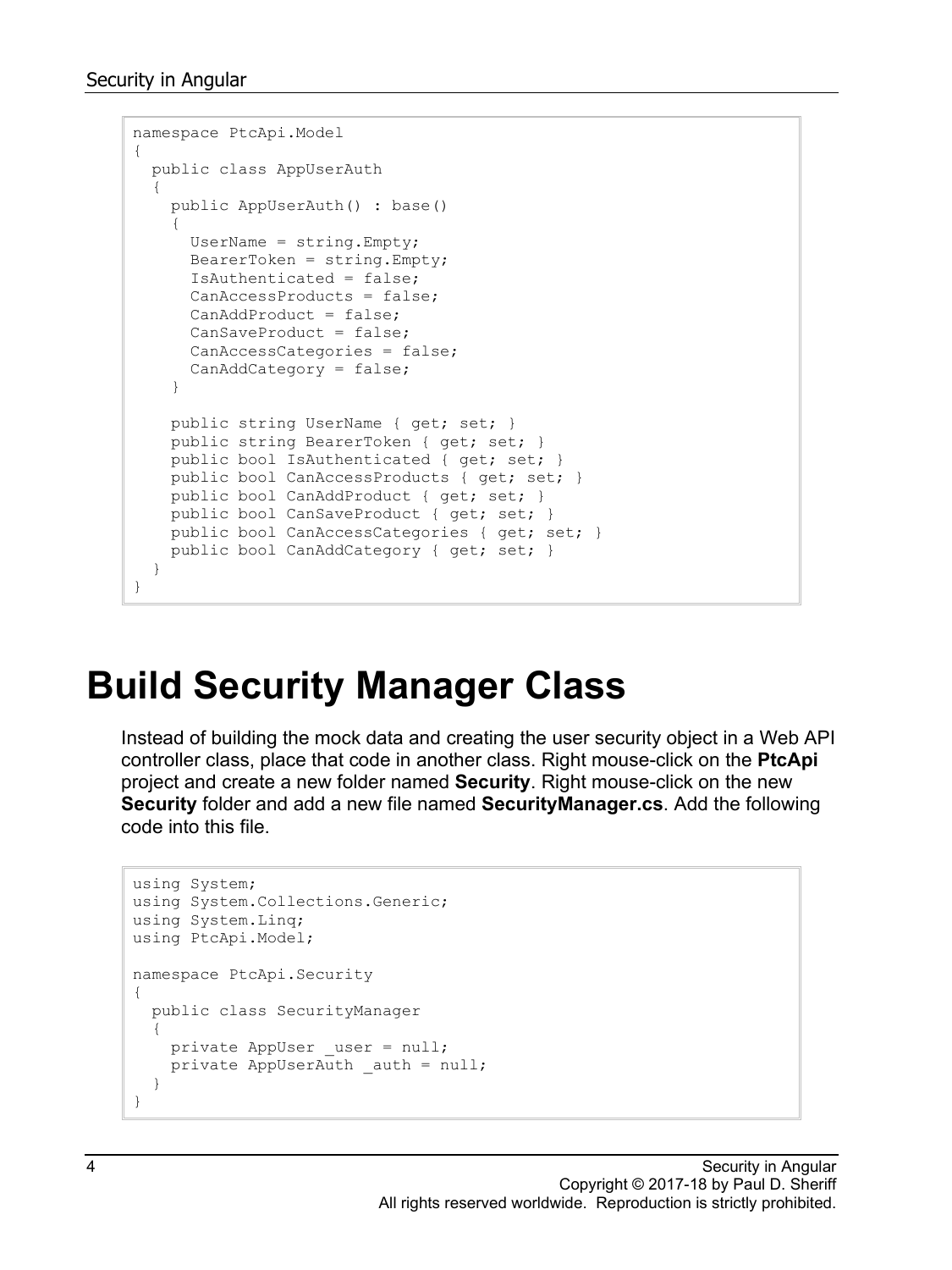### **Add CreateMockUsers() Method**

Add a method to the SecurityManager class to create a set of mock users. It is against this collection of users, you are going to check the credentials of the user submitted from the Angular application.

```
private List<AppUser> CreateMockUsers()
{
   List<AppUser> list = new List<AppUser>();
   list.Add(new AppUser()
   {
    UserId = 1,
    UserName = "PSheriff",
     Password = "P@ssw0rd"
   });
   list.Add(new AppUser()
   {
    UserId = 2,
     UserName = "Bjones",
     Password = "P@ssw0rd"
   });
   return list;
}
```
## **Write CreateMockSecurityObjects() Method**

If you read Part 1 of this article series, the following method should look like the LOGIN MOCKS constant created in the PTC Angular application. Add a method named CreateMockSecurityObjects() to build a list of AppUserAuth objects with different properties filled in for each user.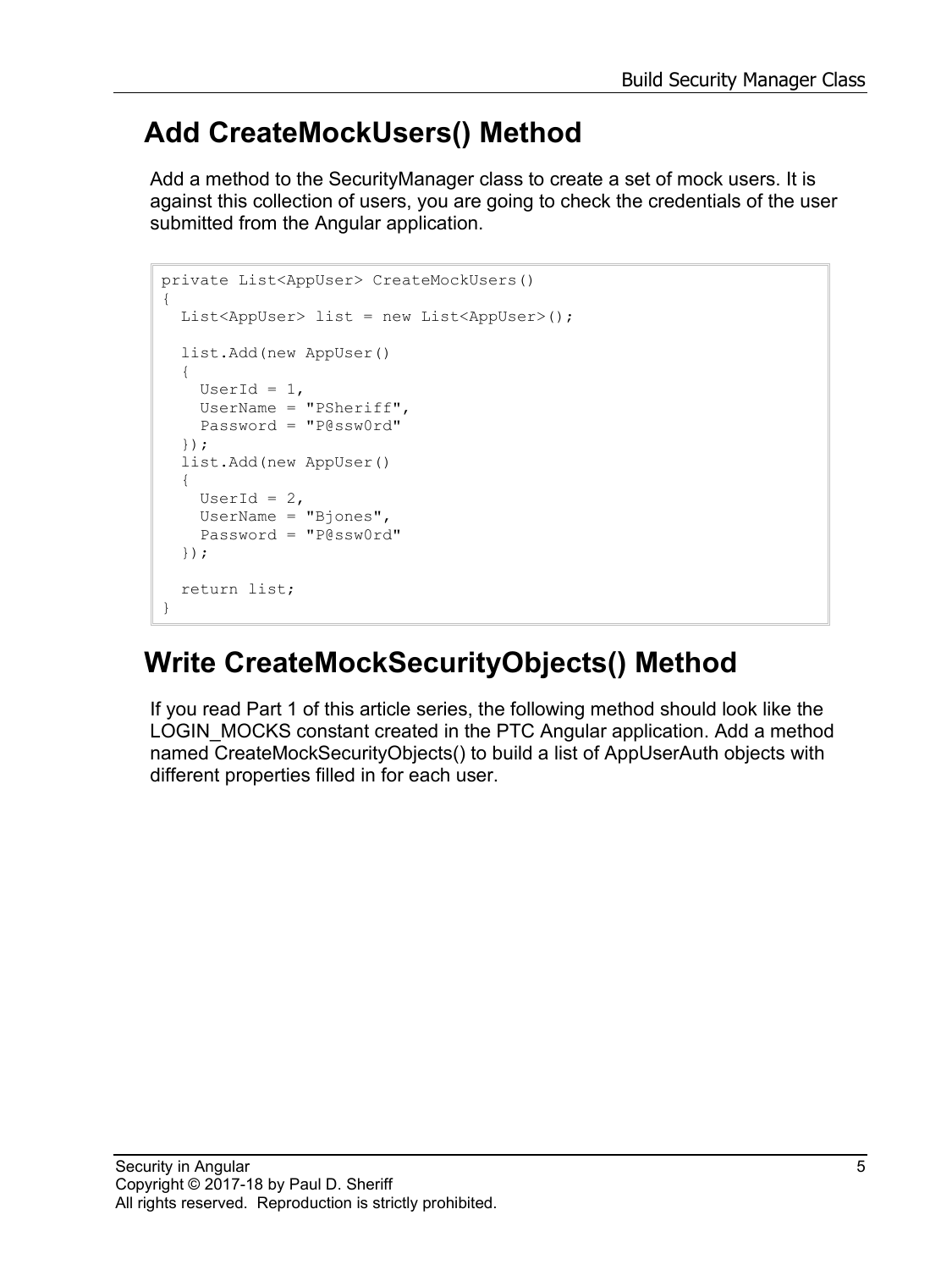```
private List<AppUserAuth> CreateMockSecurityObjects()
{
   List<AppUserAuth> list = new List<AppUserAuth>();
   list.Add(new AppUserAuth()
\{ UserName = "PSheriff",
    BearerToken = "abi393kdkd9393ikd",
    IsAuthenticated = true,
     CanAccessProducts = true,
   CanAddProduct = true.
    CanSaveProduct = true,
    CanAccessCategories = true,
    CanAddCategory = false
   });
   list.Add(new AppUserAuth()
  {
    UserName = "Bjones",
    BearerToken = "sd9f923k3kdmcjkhd",
    IsAuthenticated = true,
    CanAccessProducts = true,
    CanAddProduct = false,
    CanSaveProduct = false,
    CanAccessCategories = true,
    CanAddCategory = true
   });
  return list;
}
```
In the above code I have hard-coded a value into the *BearerToken* property. Later in this article you generate a real bearer token using JWT.

### **Write BuildUserAuthObject Method**

When the user logs in to the Angular application, the user name and password are sent to a controller in a AppUser object. That user object is going to be passed into a ValidateUser() method you are going to write in just a minute. Write a method named BuildUserAuthObject() that is going to be called from the ValidateUser() method to build the user's security object.

This method checks to ensure that the private field variable named *\_user* is not null. If it isn't, it creates the list of mock security objects and looks through the list searching for where the user name passed in matches one of the objects in the list. If it finds that object, it assigns it to the *\_auth* field. If the user security object is not found, a new instance of the AppUserAuth class is created and assigned to the *\_auth* field. It is the value in this *\_auth* field that is returned to the Angular application.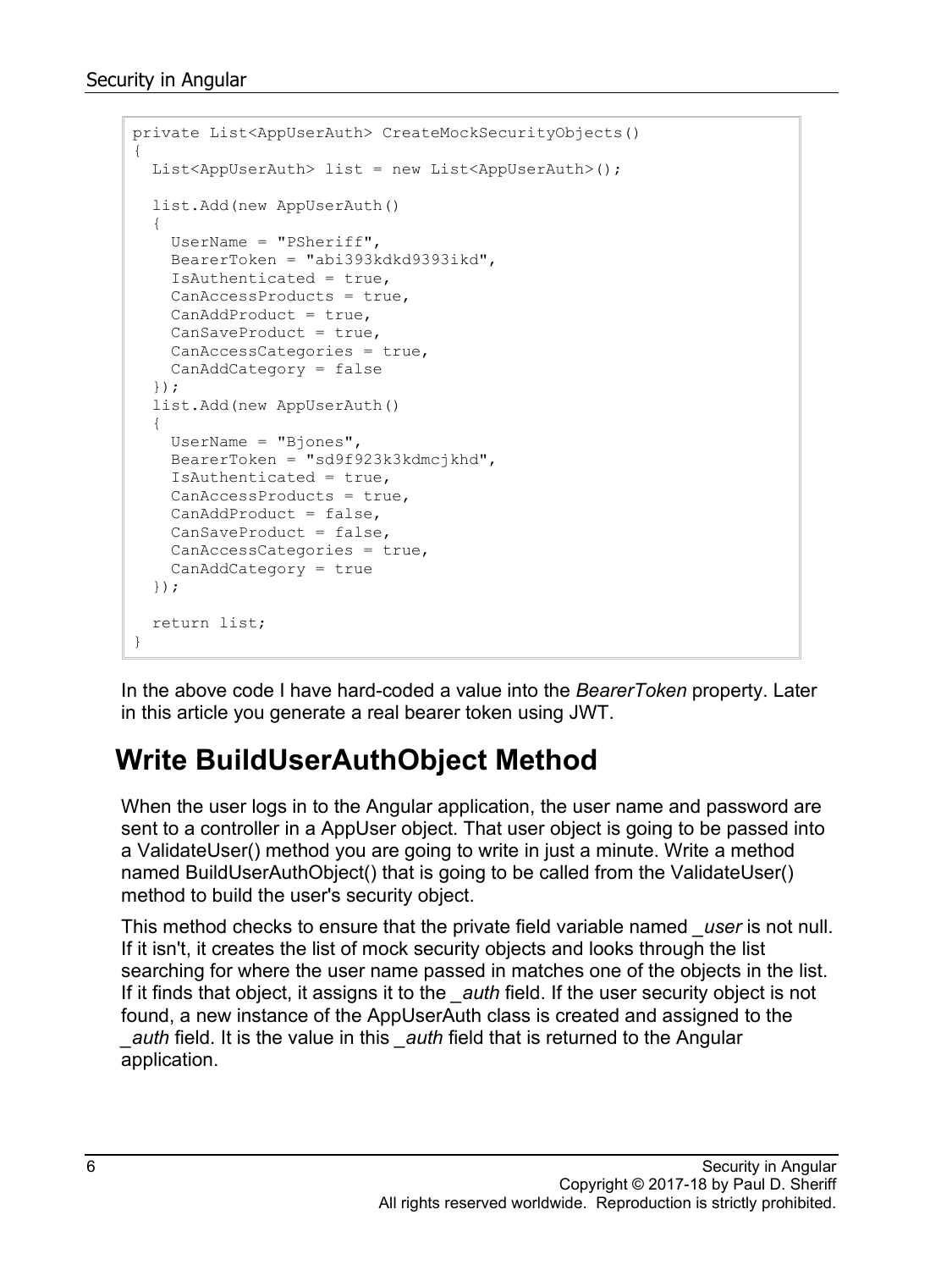```
protected void BuildUserAuthObject()
{
  if ( user != null)
   {
     _auth = CreateMockSecurityObjects()
      .Where (u \Rightarrow u.UserName ==
              user.UserName).FirstOrDefault();
   }
  if (auth == null)
   {
     \text{auth} = \text{new AppUserAuth}();
   }
}
```
### **Add ValidateUser Method**

The ValidateUser() method is the only method exposed from the SecurityManager class. The security controller you are going to create to accept the AppUser object from the Angular application calls this method and passes in that user object to validate the user.

The ValidateUser() object assigns the user passed in, into the **\_user** field. The user is validated against the list of mock users to ensure that the user name and password match one of the users in the list. The BuildUserAuthObject() method is called to build a AppUserAuth object and passed back to the controller.

```
public AppUserAuth ValidateUser(AppUser user)
{
  // Assign current user
 _user = user;
  // Attempt to validate user
  _user = CreateMockUsers().Where(
   u => u.UserName.ToLower() == user.UserName.ToLower()
     && u.Password == _user.Password).FirstOrDefault();
  // Build User Security Object
  BuildUserAuthObject();
 return auth;
}
```
## **Add Security Controller**

It is now time to build the security controller the Angular application calls. Angular passes the user credentials in an AppUser object. The security controller returns an AppUserAuth object with the appropriate properties set. Right mouse-click on the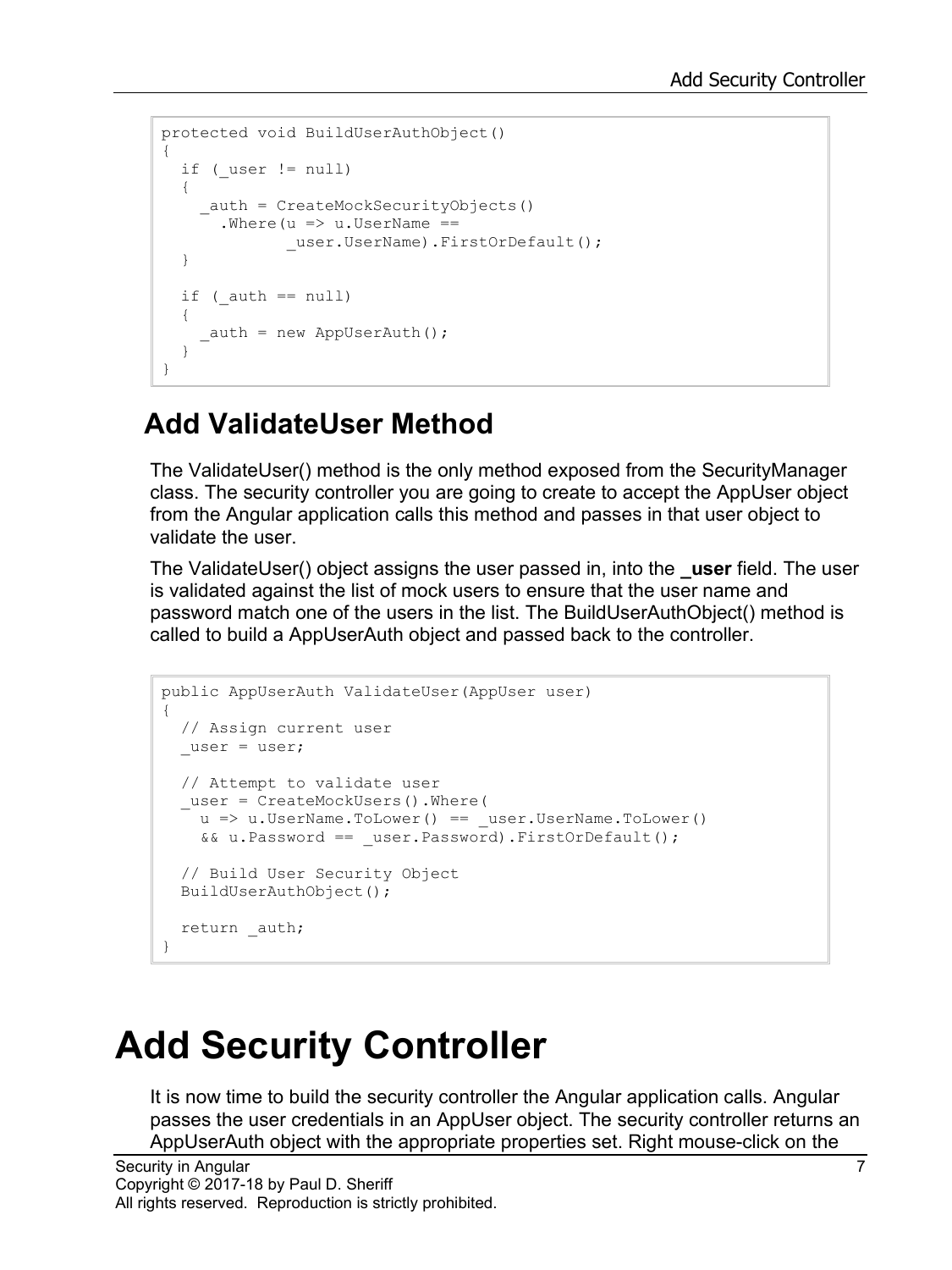**Controllers** folder and add a new file named **SecurityController.cs**. Add the following code into this file.

```
using Microsoft.AspNetCore.Http;
using Microsoft.AspNetCore.Mvc;
using PtcApi.Security;
using PtcApi.Model;
namespace PtcApi.Controllers
{
   [Route("api/[controller]")]
  public class SecurityController : Controller
   {
   }
}
```
Within this new controller class, add a Login() method that accepts an AppUser object. Create an instance of the SecurityManager and pass that AppUser object to the ValidateUser() method. If the user comes back authenticated, the IsAuthenticated property is a true value. Set the *ret* variable to an IActionResult generated by the StatusCode() method. A status code of 200 is passed back to the Angular application with the payload of the user security object. If the user is not authenticated, pass back a status code of 404.

```
[HttpPost("login")]
public IActionResult Login([FromBody]AppUser user)
{
   IActionResult ret = null;
 AppUserAuth auth = new AppUserAuth();
  SecurityManager mgr = new SecurityManager();
  auth = (AppUserAuth)mgr.ValidateUser(user);
   if (auth.IsAuthenticated)
   {
    ret = StatusCode(StatusCodes.Status200OK, auth);
   }
   else
   {
    ret = StatusCode(StatusCodes.Status404NotFound, 
                      "Invalid User Name/Password.");
   }
   return ret;
}
```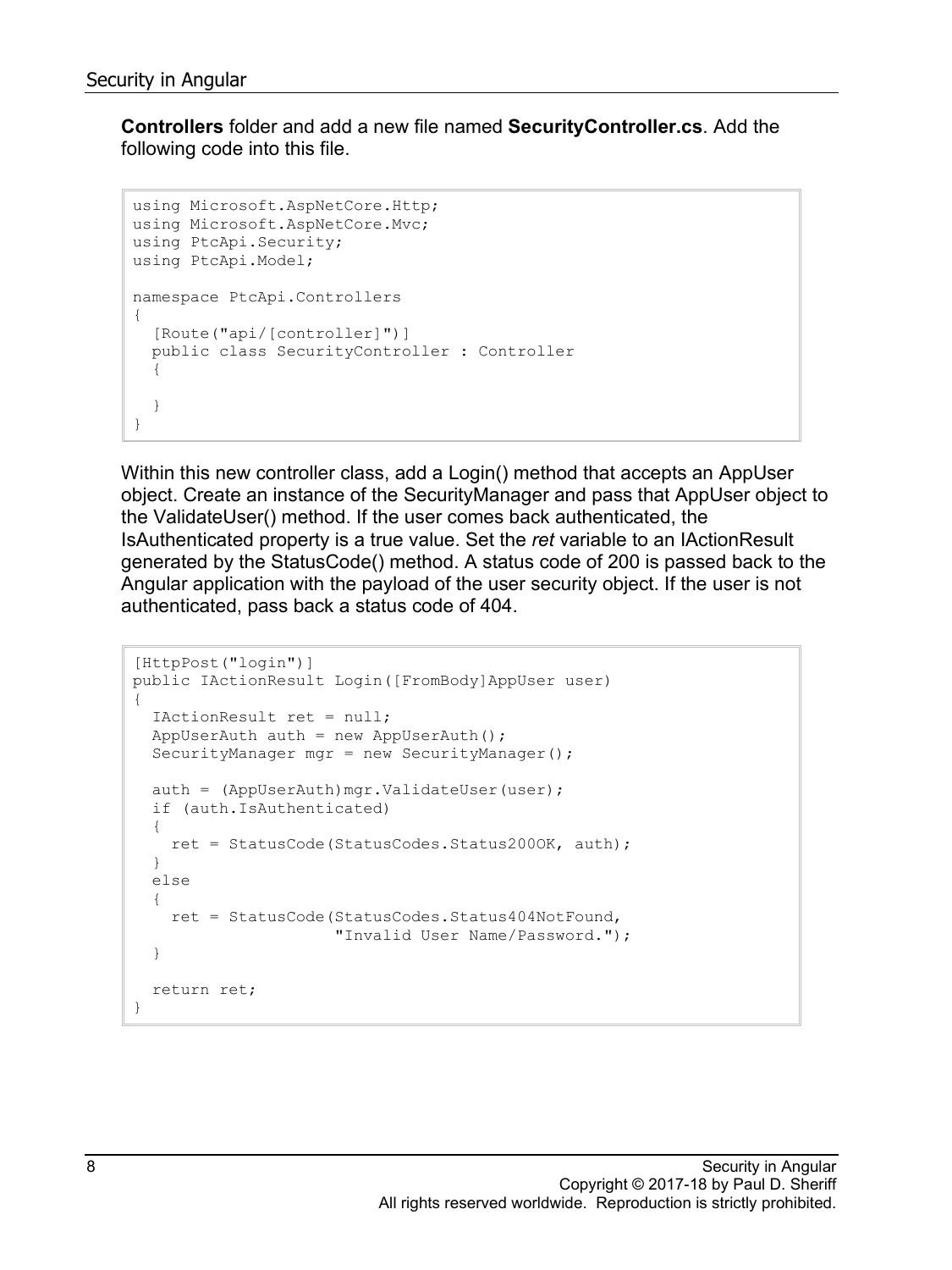## **Call Web API**

To call the SecurityController's Login() method, use the HttpClient service in Angular. Go back to the **PTC** project and open the **security.service.ts** file located in the **\src\app\security** folder and add the following import statements.

```
import {HttpClient, HttpHeaders} from '@angular/common/http';
import { tap } from 'rxjs/operators';
```
Add two constants just under the import statements. The first constant is the location of the Web API controller. The second constant holds header options required by the HttpClient when POSTing data to a Web API call.

```
const API URL = "http://localhost:5000/api/security/";
const httpOptions = {
  headers: new HttpHeaders({
     'Content-Type': 'application/json'
   })
};
```
To use the HttpClient service in your security service class, modify the constructor to tell Angular to inject the HttpClient. Dependency injection is used extensively throughout Angular to provide services such as HttpClient to different components. The HttpClientModule has already been imported in the AppModule class. This module must be imported to allow components to use the HttpClient service.

constructor(private http: HttpClient) { }

Remove the hard-coded logic in the login() method, and make a Web API call. Modify the login() method to call the SecurityController login method. If valid data is returned from this call, the pipe() method is used to tap into the pipeline. You can retrieve the data returned and assign that data to the *securityObject* property.

It is very important you don't use the equal sign to assign to the *securityObject* property. If you do, bound references to the *securityObject* are wiped out and your menus and other UI elements bound to properties on the *securityObject* no longer work. Instead, use the Object.assign() method to copy the data from one object to another.

This method also takes the bearer token and stores it into local storage. The reason for this will become apparent later in this article when you learn about building HTTP Interceptor class.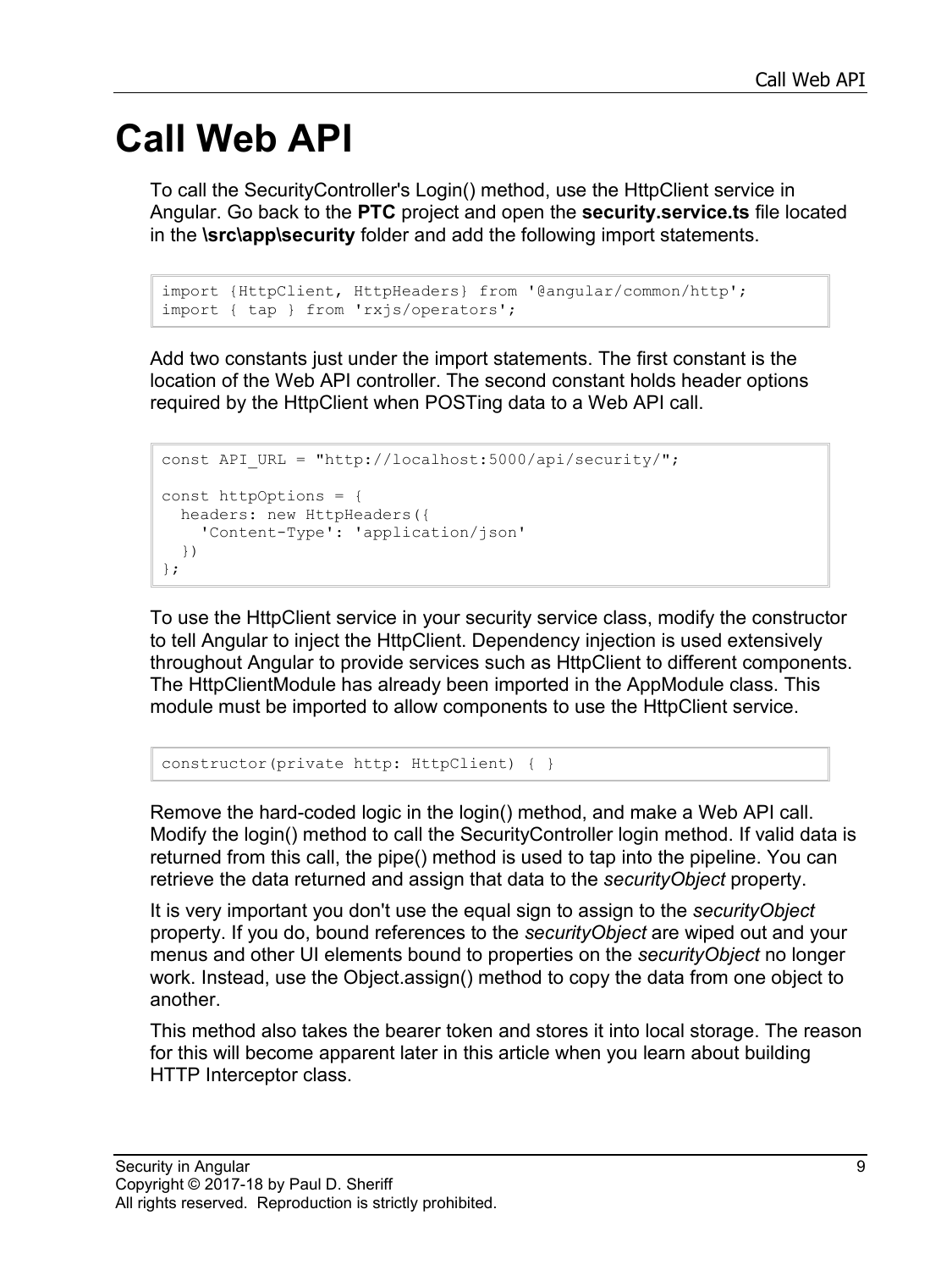```
login(entity: AppUser): Observable<AppUserAuth> {
  // Initialize security object
  this.resetSecurityObject();
  return this.http.post<AppUserAuth>(API_URL + "login",
    entity, httpOptions).pipe(
    \tan (resp \Rightarrow {
       // Use object assign to update the current object
       // NOTE: Don't create a new AppUserAuth object
       // because that destroys all references to object
      Object.assign(this.securityObject, resp);
       // Store into local storage
       localStorage.setItem("bearerToken", 
           this.securityObject.bearerToken);
     }));
}
```
#### **Modify Login Component**

Since it is possible the Web API may return a **404: Not Found** error, be sure to handle this status code so you can display the *Invalid User Name/Password* error message. Open the **login.component.ts** file and add the error block in the subscribe() method. The login HTML contains a Bootstrap alert which has the words "Invalid User Name/Password." in a <p> tag. This alert only shows up if the *securityObject* is not null and the *isAuthenticated* property is set to false.

```
login() {
   this.securityService.login(this.user)
    .subscribe(resp \Rightarrow {
       this.securityObject = resp;
       if (this.returnUrl) {
         this.router.navigateByUrl(this.returnUrl);
       }
     },
     () => {
       // Initialize security object to display error message
       this.securityObject = new AppUserAuth();
     });
}
```
### **Try it Out**

Save all your changes and start the debugging of the Web API project. Start the Angular application by typing in **npm start** in a terminal window. Go to the browser and attempt to login using either "psheriff" or "bjones" with a password of "**P@ssw0rd**". If you have done everything correctly, the Web API is now being called for authenticating the user name and password. Try logging in with a bogus login id and password to make sure the error handling is working.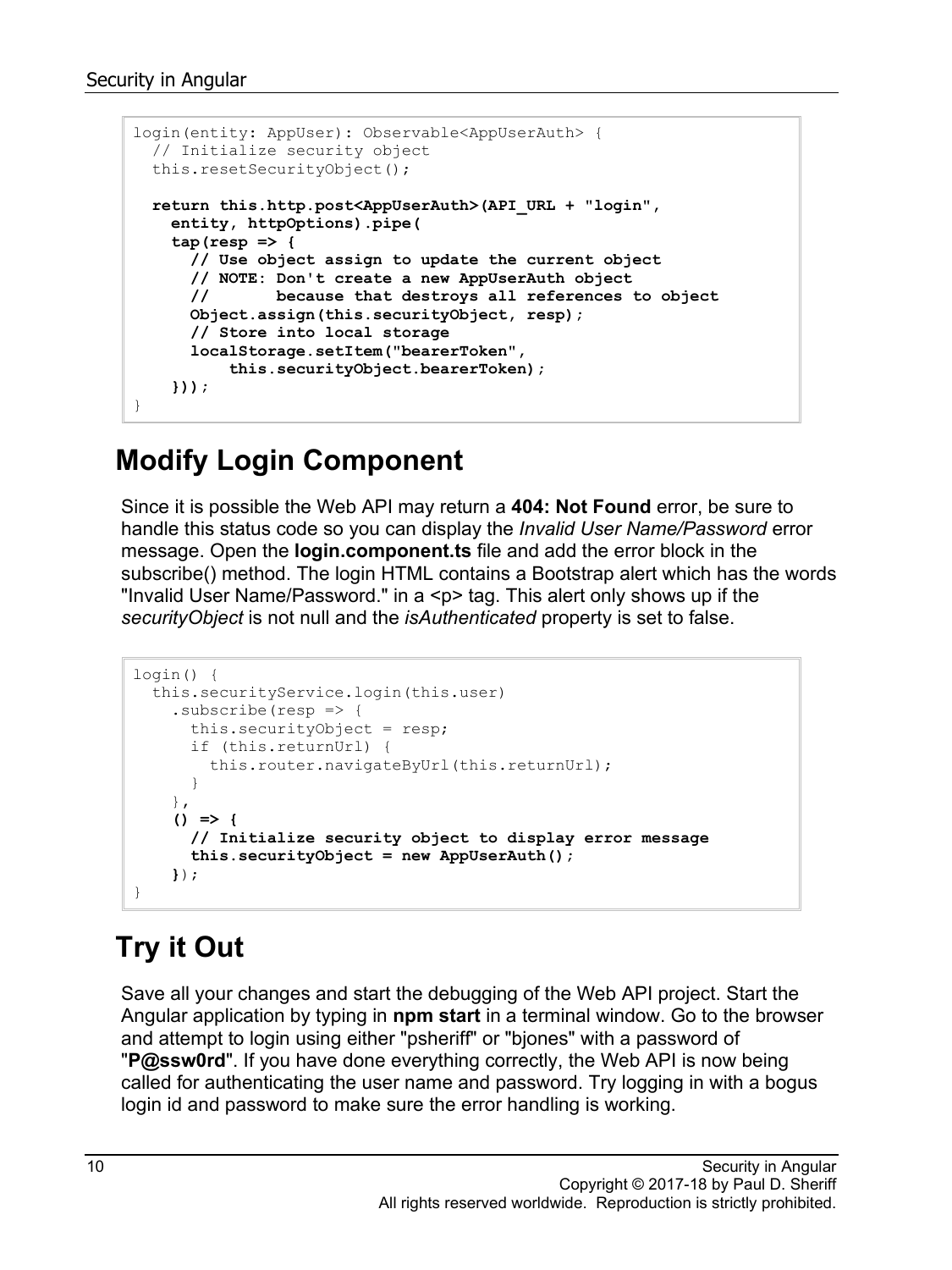## **Authorizing Access to Web API Call**

Now that you have created these Web API calls, you need to ensure that only those people authorized to call your APIs can do so. In .NET you can use the **[Authorize]** attribute to secure a controller class, or individual methods within the controller class. However, there must be some authentication / authorization component in the .NET runtime to provide data to this attribute. The [Authorize] attribute must be able to read that data to decide if the user has permissions to call the method.

There are many different authentication/authorization components you can use such as Microsoft Identity, OAuth, and JSON Web Tokens (JWT) just to mention a few. In this article, you are going to use JWT.

## **Secure Product Get() Method**

To show you what happens when you apply the Authorize attribute to a method, open the **ProductController.cs** file and add the [Authorize] attribute to the Get() method.

```
[HttpGet]
[Authorize]
public IActionResult Get()
{
    // REST OF THE CODE
}
```
## **Try it Out**

Save your change and run the PtcApi project. Login as "psheriff" and click on the Products menu. No product data is displayed because you attempted to call a method that was secured with the [Authorize] attribute. Press the F12 key to bring up the developer tools and you should see something that looks like Figure 2.

Notice that you are getting status code of 500 instead of a 401 (Unauthorized) or 403 (Forbidden). The reason is you have not registered an authentication service with .NET core. Microsoft Identity, OAuth, or JWT must be registered with .NET core to return a 401 instead of a 500.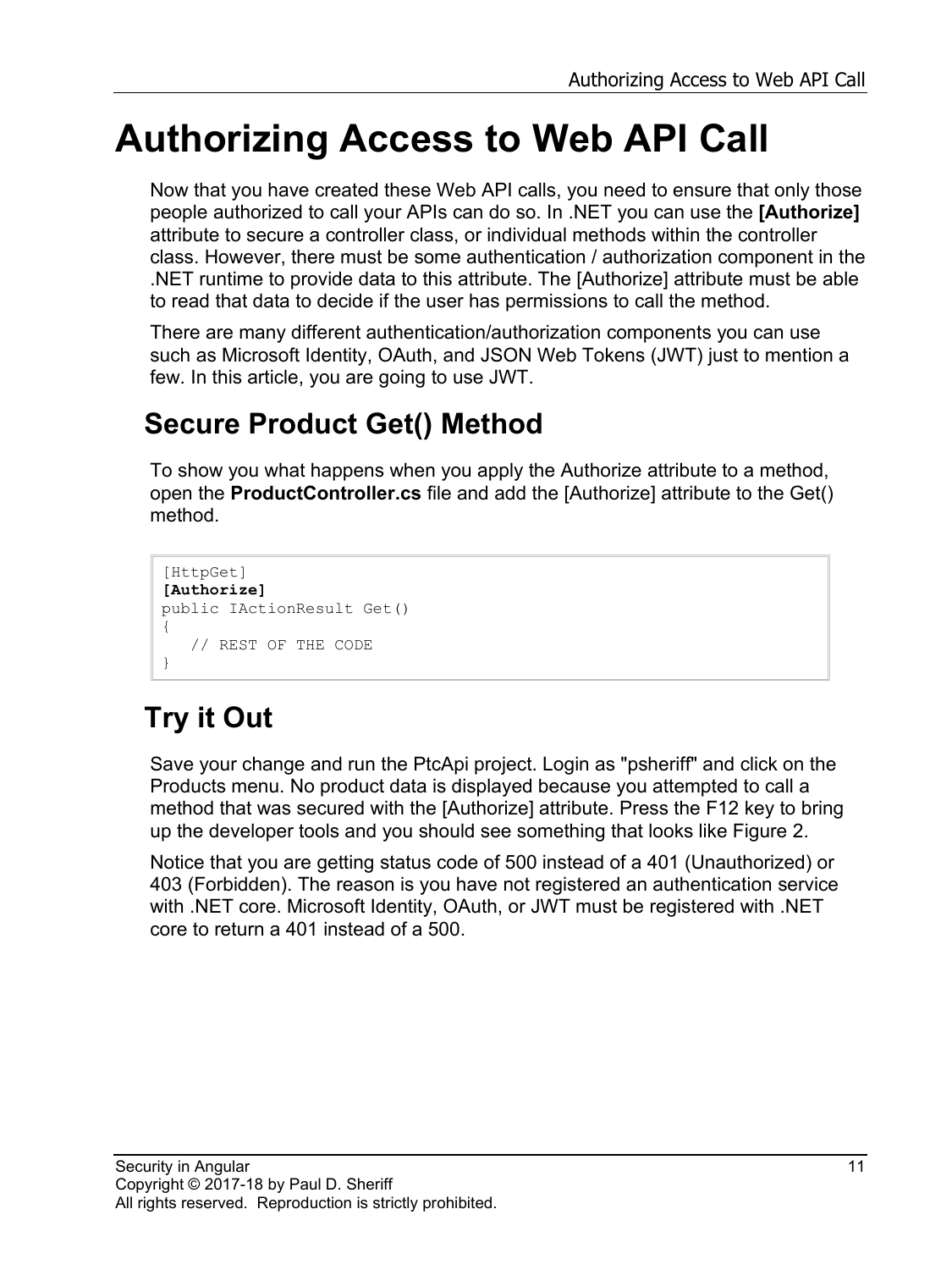| Home                                                                                                                                                                                                                                                                     | <b>Products</b><br>Categories                                                                                    |                                            |  |  |  |  |  |  |
|--------------------------------------------------------------------------------------------------------------------------------------------------------------------------------------------------------------------------------------------------------------------------|------------------------------------------------------------------------------------------------------------------|--------------------------------------------|--|--|--|--|--|--|
| <b>Product List</b><br><b>Add New Product</b>                                                                                                                                                                                                                            |                                                                                                                  |                                            |  |  |  |  |  |  |
| ╔<br>Elements                                                                                                                                                                                                                                                            | Console Sources<br>Network<br>Performance<br>Memory                                                              | 64<br>Audits<br>Application<br>curity<br>× |  |  |  |  |  |  |
| ⊚<br>top                                                                                                                                                                                                                                                                 | ▼<br>Default levels ▼<br>Filter                                                                                  | 1 item hidden by filters<br>≈              |  |  |  |  |  |  |
| ebpack-internal:///…e/esm5/core.js:3890<br>Angular is running in the development mode. Call enableProdMode() to<br>enable the production mode.                                                                                                                           |                                                                                                                  |                                            |  |  |  |  |  |  |
|                                                                                                                                                                                                                                                                          | 2) Failed to load resource: the server responded with a status of 500 (Internal Server Error) :5000/api/product/ |                                            |  |  |  |  |  |  |
| <sup>3</sup> Failed to load http://localhost:5000/api/product/: No 'Access-Control-Allow-Origin' header is<br>products:1<br>present on the requested resource. Origin 'http://localhost:4200' is therefore not allowed access. The response<br>had HTTP status code 500. |                                                                                                                  |                                            |  |  |  |  |  |  |
| $\mathbf{\Theta}$ $\triangleright$ ERROR $\triangleright$ HttpErrorResponse                                                                                                                                                                                              |                                                                                                                  | webpack-internal:///…e/esm5/core.js:1655   |  |  |  |  |  |  |
| $\rightarrow$                                                                                                                                                                                                                                                            |                                                                                                                  |                                            |  |  |  |  |  |  |

Figure 2: You receive a status code of 500 when you use the Authorize attribute without registering an authentication service.

## **Add JWT Configuration**

To use the JSON Web Token system, there are a few steps you must perform.

- Add JWT package.
- Add JWT bearer token checking package.
- Store default JWT settings in configuration file.
- Register JWT as the authentication service.
- Add bearer token options to validate incoming token.
- Build JWT token and add to user security object.

### **Add JWT Package**

The first you must do in your Web API project is to add some packages to use the JSON Web Token system. Open a terminal window in your **PtcApi** project and enter the following command.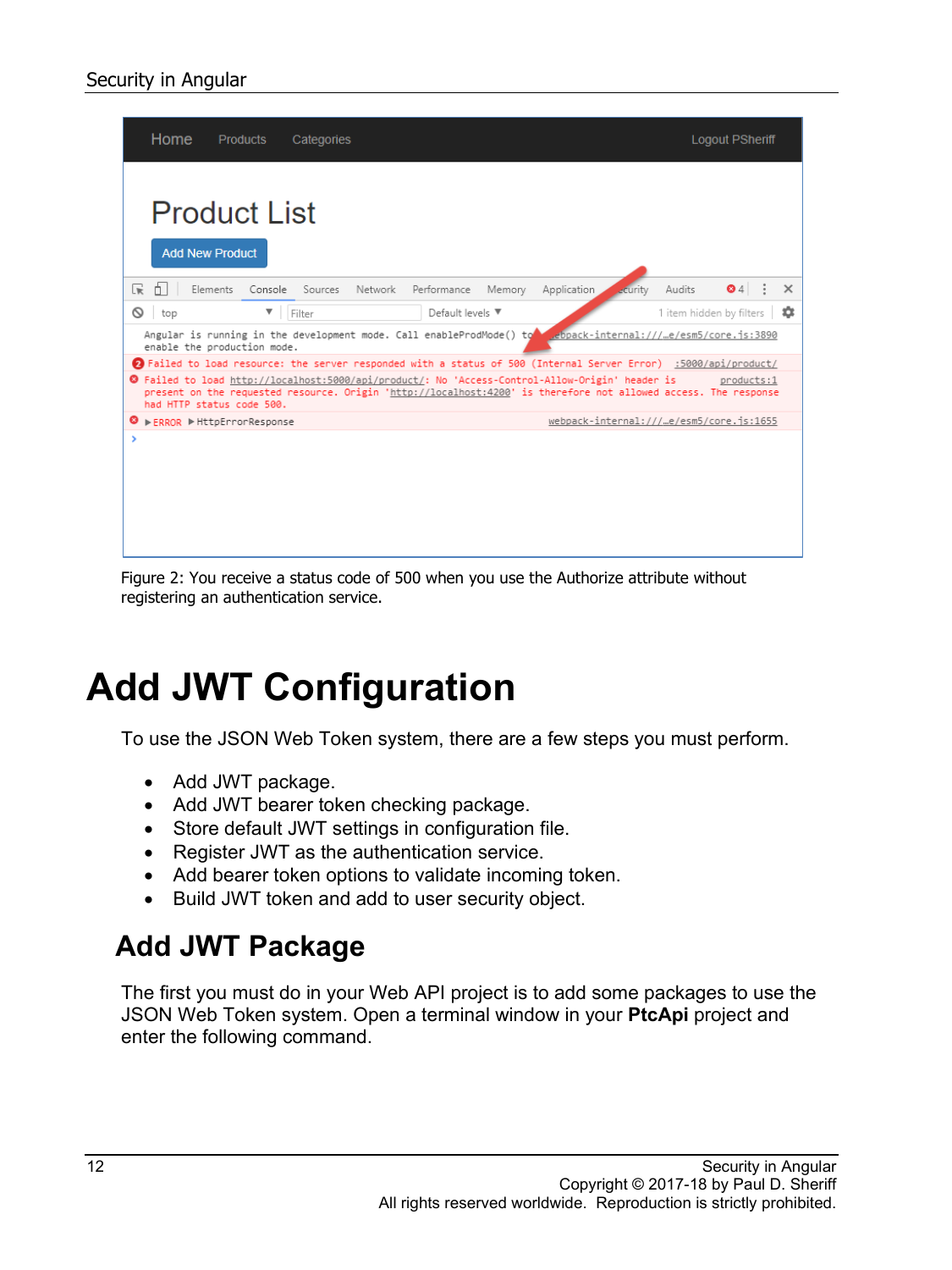dotnet add package System.IdentityModel.Tokens.Jwt

### **Add Bearer Token Check**

In addition to the Jwt package, add a package to ensure the bearer token is passed in from the client. Add this package to your PtcApi project using the following command in your terminal window.

```
dotnet add package Microsoft.AspNetCore.Authentication.JwtBearer
```
### **Add JWT Settings to Configuration**

There are a few things that are needed for a JwtToken to be issued.

- A secret key used for hashing data sent to the client.
- The name of the issuer of the token.
- The intended audience of the token.
- How many minutes to allow the token to be valid.

#### **Store JWT Information in appsettings.json**

You are going to need all the above items in two places in your code; once when you configure JWT in the .NET Core Startup class, and once when you generate a new token specifically for a user. You do not want to hard-code data into two places, so use the .NET Core configuration system to retrieve this data from the **appsettings.json** file located in the root folder of the PtcApi project.

Open the **appsettings.json** file and add a new entry named *JwtSettings*. Add the following properties and values into this JwtSettings object.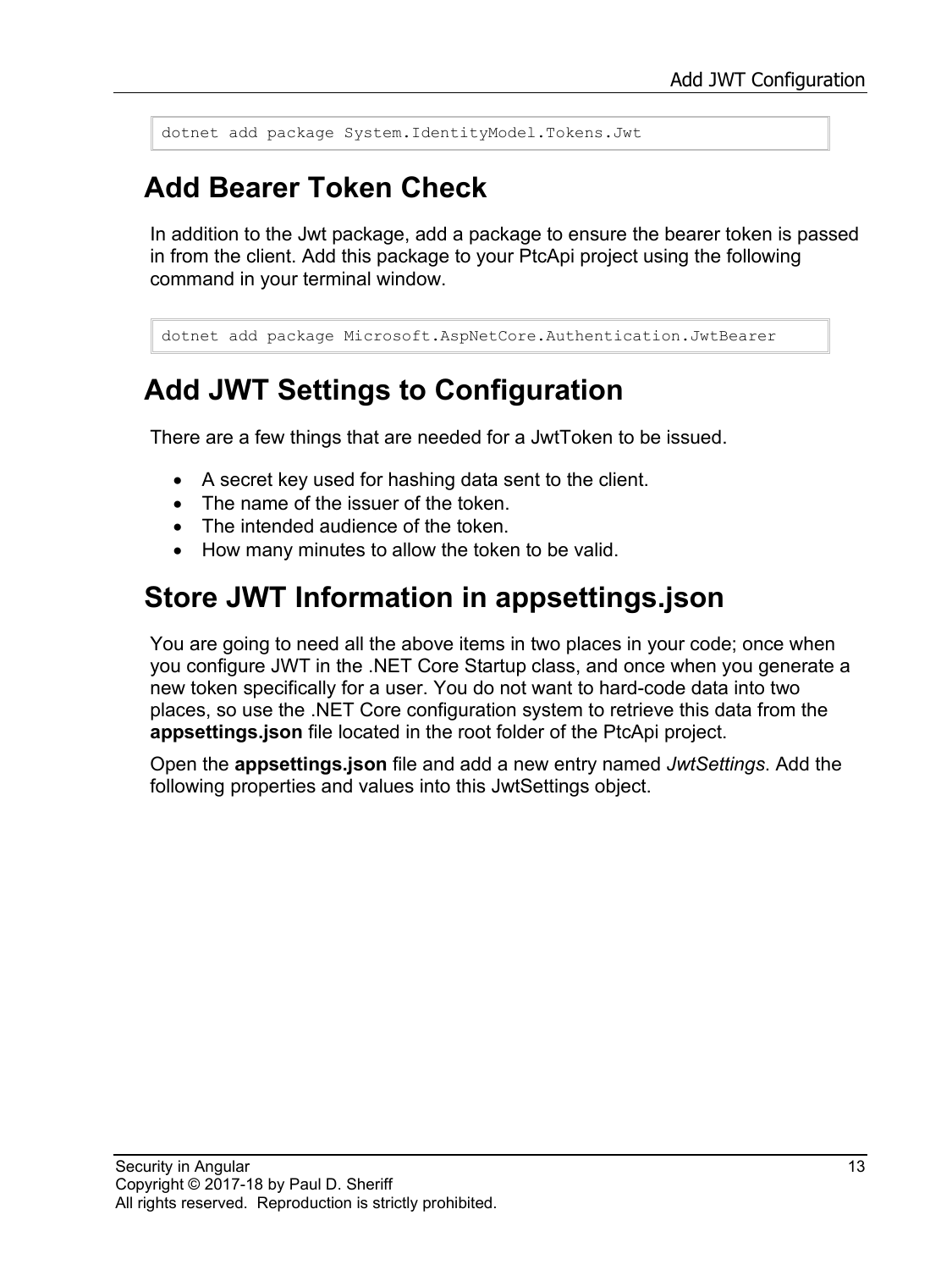```
{
   "Logging": {
     "IncludeScopes": false,
     "Debug": {
       "LogLevel": {
         "Default": "Warning"
       }
     },
     "Console": {
       "LogLevel": {
         "Default": "Warning"
       }
     }
   },
   "JwtSettings": {
     "key": "This*Is&A!Long)Key(For%Creating@A$SymmetricKey",
     "issuer": "http://localhost:5000",
     "audience": "PTCUsers",
     "minutesToExpiration": "10"
   }
}
```
### **Add JwtSettings Class**

You can just use the configuration system in .NET core to retrieve this data, but I prefer using a class. Right mouse-click on the **Security** folder and add a new file named **JwtSettings.cs** and add the following code.

```
public class JwtSettings {
 public string Key { get; set; }
   public string Issuer { get; set; }
  public string Audience { get; set; }
  public int MinutesToExpiration { get; set; }
}
```
### **Read the Settings**

Open the **Startup.cs** file and add a new method to read these settings using the .NET Core configuration object and create a new instance of the JwtSettings class.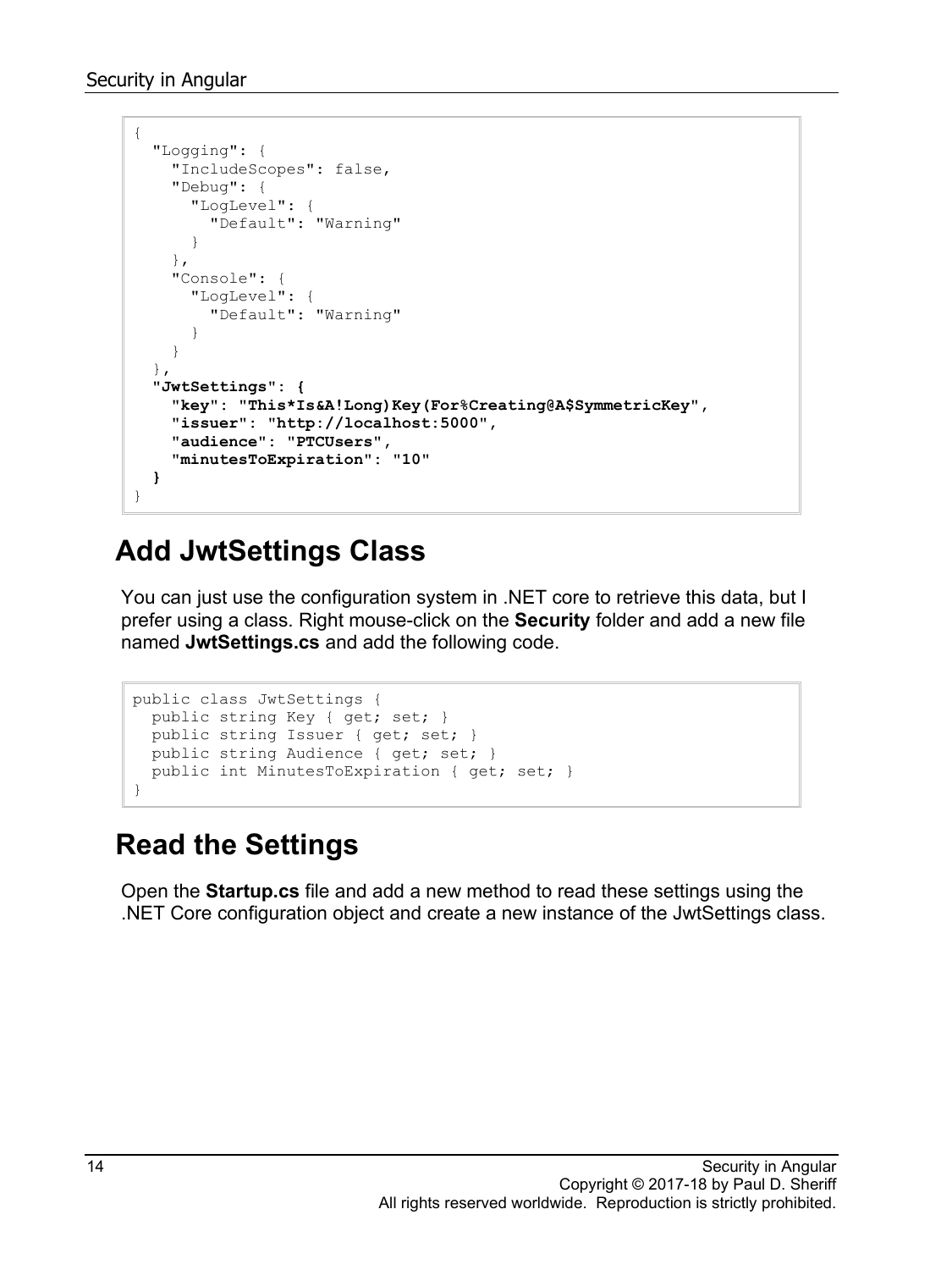```
public JwtSettings GetJwtSettings() {
  JwtSettings settings = new JwtSettings();
  settings.Key = Configuration["JwtSettings:key"];
  settings.Audience = Configuration["JwtSettings:audience"];
 settings. Issuer = Configuration ["JwtSettings: issuer"];
  settings.MinutesToExpiration = 
   Convert.ToInt32(
       Configuration["JwtSettings:minutesToExpiration"]);
  return settings;
}
```
#### **Create a Singleton for the JWT Settings**

Modify the ConfigureServices() method to create an instance of the JwtSettings class and call the GetJwtSettings() method. When this object is created, add it as a Singleton to the .NET core services so you can inject this into any controller.

```
public void ConfigureServices(IServiceCollection services)
{
  // Get JWT Token Settings from JwtSettings.json file
   JwtSettings settings;
  settings = GetJwtSettings();
   services.AddSingleton<JwtSettings>(settings);
  // REST OF THE CODE HERE
}
```
### **Register JWT as the Authentication Provider**

Just below this code is where you are going to register JWT as an Authentication provider. Configure the settings of JWT with the security key, issuer, audience and minutes to expiration. This is the object that ensures the bearer token passed in from Angular is valid.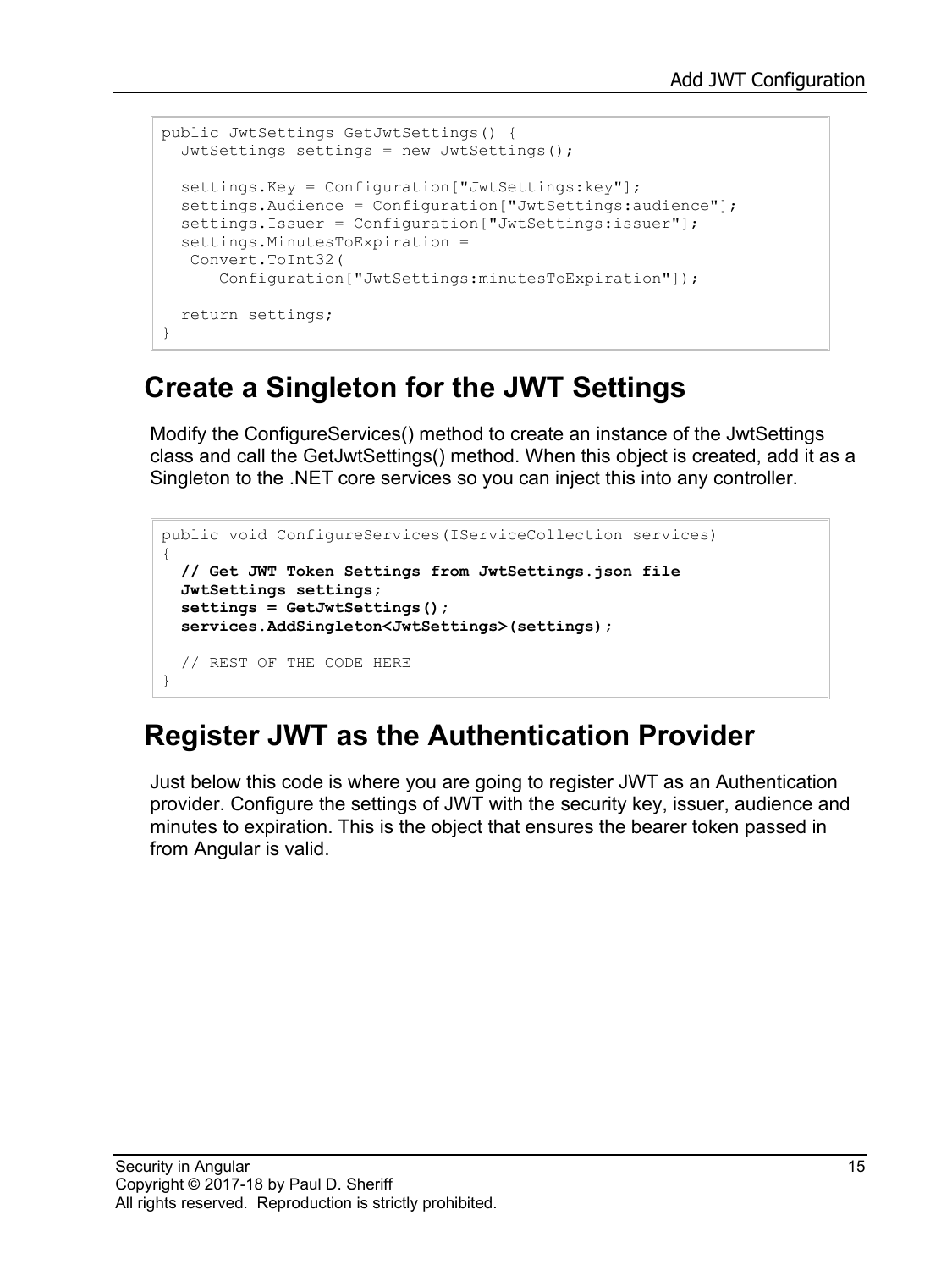```
public void ConfigureServices(IServiceCollection services)
{
   // Get JWT Token Settings from JwtSettings.json file
   JwtSettings settings;
  settings = GetJwtSettings();
  services.AddSingleton<JwtSettings>(settings);
  // Register Jwt as the Authentication service
   services.AddAuthentication(options =>
   {
     options.DefaultAuthenticateScheme = "JwtBearer";
     options.DefaultChallengeScheme = "JwtBearer";
   })
   .AddJwtBearer("JwtBearer", jwtBearerOptions =>
   {
     jwtBearerOptions.TokenValidationParameters = 
         new TokenValidationParameters
     {
       ValidateIssuerSigningKey = true,
       IssuerSigningKey = new SymmetricSecurityKey(
             Encoding.UTF8.GetBytes(settings.Key)),
       ValidateIssuer = true,
       ValidIssuer = settings.Issuer,
       ValidateAudience = true,
       ValidAudience = settings.Audience,
       ValidateLifetime = true,
       ClockSkew = TimeSpan.FromMinutes(
                    settings.MinutesToExpiration)
    };
   });
   // REST OF THE CODE HERE
}
```
The last thing to do in the Startup class is modify the Configure() method and tell it to use authentication.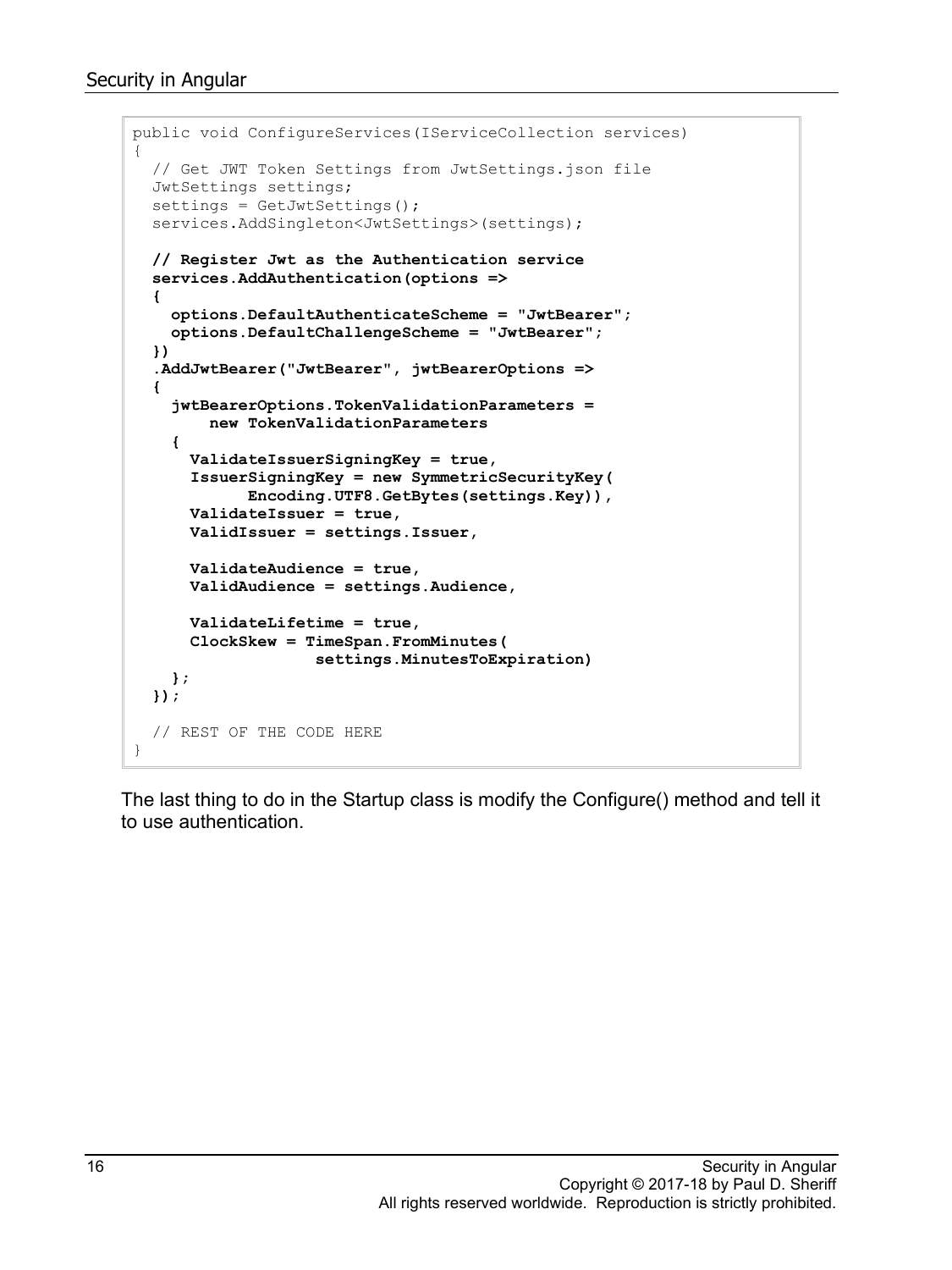```
public void Configure(IApplicationBuilder app,
                       IHostingEnvironment env)
{
    // REST OF THE CODE HERE
    app.UseAuthentication();
    app.UseMvc();
}
```
### **Inject Settings into SecurityController**

You want .NET Core to inject the JwtSettings class into the SecurityController so you can have access to the JWT Token settings. Open the **SecurityController.cs** file and add a constructor that accepts an instance of the JwtSettings class. Store this settings object into a field named *\_settings*. Pass this **\_settings** field to the SecurityManager constructor.

```
public class SecurityController : Controller
{
 private JwtSettings _settings;
  public SecurityController(JwtSettings settings)
 {
    _settings = settings;
   }
   [HttpPost("login")]
  public IActionResult Login([FromBody]AppUser user)
   {
     IActionResult ret = null;
    AppUserAuth auth = new AppUserAuth();
     SecurityManager mgr = new SecurityManager(_settings);
    auth = (AppUserAuth)mgr.ValidateUser(user);
   // REST OF THE CODE HERE
}
```
#### **Accept Settings in SecurityManager**

In the code above, you passed in an instance of the JwtSettings class to the SecurityManager class. Open the **SecurityManager.cs** file and add code to accept this JwtSettings instance. The code is going to look very similar to the constructor and the private field you added in the SecurityController.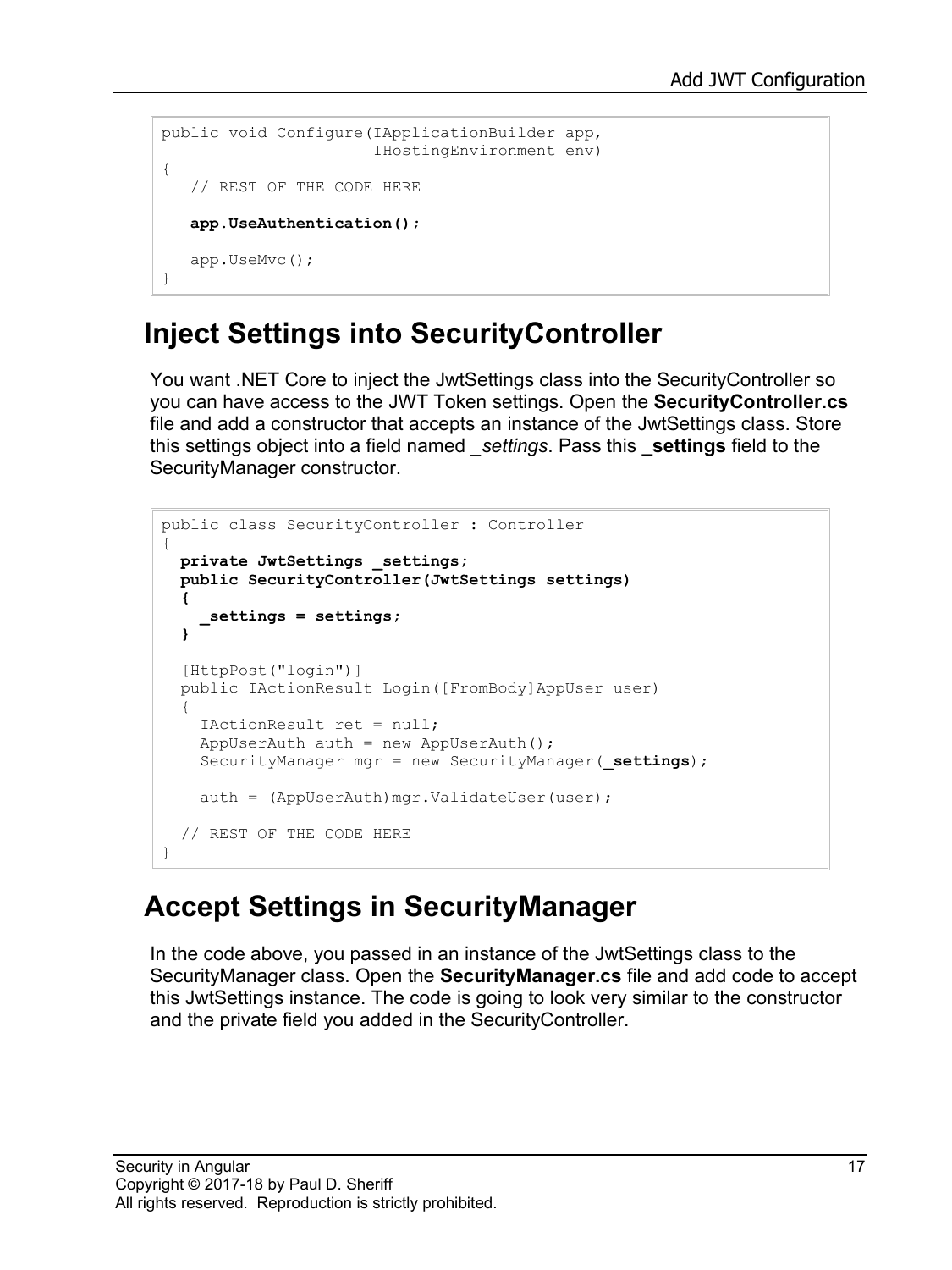```
private JwtSettings settings = new JwtSettings();
public SecurityManager(JwtSettings settings)
{
   _settings = settings;
}
```
## **Build a JSON Web Token**

You are finally ready to build a bearer token you can add to the *BearerToken* property in the user security object. Add a new method to the SecurityManager class named BuildJwtToken(). Generate a Symmetric security key from the same *Key* property you used in the Startup class. Two claims that are needed by any JWT token, *Sub* and *Jti*, should be created. Into the *Sub* claim put the user name, and into the *Jti* claim create a unique identifier for this user. Generating a Guid is a good identifier for this field.

Next, you add a series of custom claims. In this simple example, create one claim for each property in the AppUserAuth class. I'm sure you can see where you could add claims by looping through a collection of Roles and/or Claims/Permissions from a table. However, I wanted to keep this simple for this article. Notice I use ToLower() to convert the "True" and "False" values to lower case. This keeps things consistent with how JavaScript/TypeScript likes to express true and false.

Create a new JwtSecurityToken object and set the same properties you did in the Startup class using the same values from the JwtSettings class. If you don't use the same values, then they won't be able to be verified when the token is passed in from Angular. Use the WriteToken() method of the JwtSecurityTokenHandler class to base64 encode the resulting string. It is this base64 encoded string that is placed into the *BearerToken* property in your user security object passed back to Angular.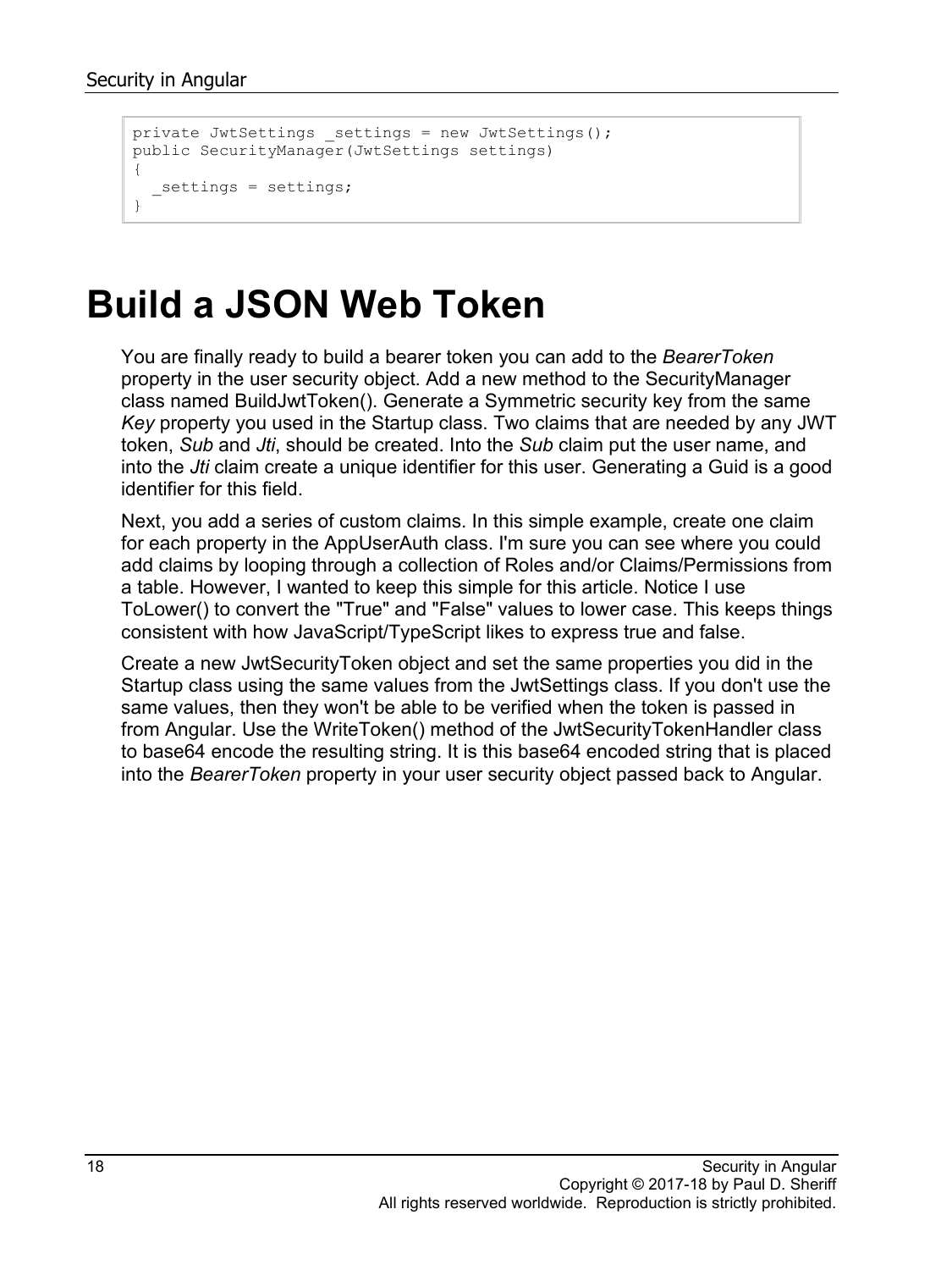```
protected string BuildJwtToken()
{
   SymmetricSecurityKey key = new SymmetricSecurityKey(
    Encoding.UTF8.GetBytes(_settings.Key));
   // Create standard JWT claims
 List<Claim> \frac{1}{1}wtClaims = new List<Claim>();
   jwtClaims.Add(new Claim(JwtRegisteredClaimNames.Sub,
       user.UserName));
   jwtClaims.Add(new Claim(JwtRegisteredClaimNames.Jti,
       Guid.NewGuid().ToString()));
   // Add custom claims
   jwtClaims.Add(new Claim("isAuthenticated",
      auth.IsAuthenticated.ToString().ToLower()));
   jwtClaims.Add(new Claim("canAccessProducts",
      auth.CanAccessProducts.ToString().ToLower()));
   jwtClaims.Add(new Claim("canAddProduct",
      auth.CanAddProduct.ToString().ToLower()));
   jwtClaims.Add(new Claim("canSaveProduct",
     auth.CanSaveProduct.ToString().ToLower()));
   jwtClaims.Add(new Claim("canAccessCategories",
      auth.CanAccessCategories.ToString().ToLower()));
   jwtClaims.Add(new Claim("canAddCategory",
     auth.CanAddCategory.ToString().ToLower()));
   // Create the JwtSecurityToken object
  var token = new JwtSecurityToken(
    issuer: settings.Issuer,
    audience: settings.Audience,
     claims: jwtClaims,
    notBefore: DateTime.UtcNow,
     expires: DateTime.UtcNow.AddMinutes(
        settings.MinutesToExpiration),
     signingCredentials: new SigningCredentials(key,
                SecurityAlgorithms.HmacSha256)
  );
   // Create a string representation of the Jwt token
   return new JwtSecurityTokenHandler().WriteToken(token); ;
}
```
### **Call the BuildJwtToken() Method**

Locate the BuildUserAuthObject() method and add code to call this BuildJwtToken() method and assign the string result to the *BearerToken* property.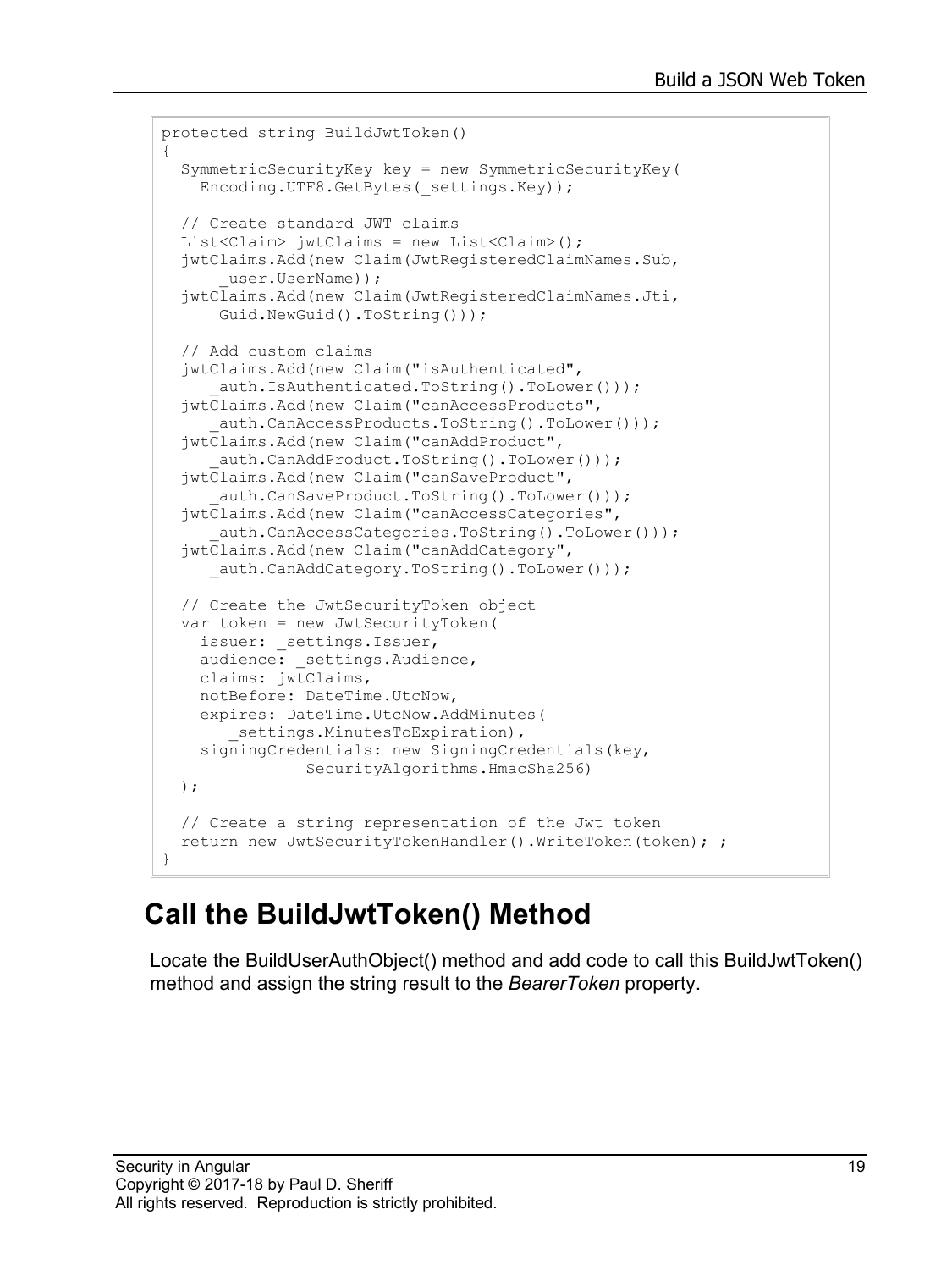```
protected void BuildUserAuthObject()
{
  if ( user != null)
   {
     auth = CreateMockSecurityObjects()
      .Where (u \Rightarrow u.UserName ==
              user.UserName).FirstOrDefault();
   }
  if (auth == null)
   {
    _ auth = new AppUserAuth();
   }
  else {
     // Create JWT Bearer Token
     _auth.BearerToken = BuildJwtToken(); 
   }
}
```
### **Try it Out**

Save all your changes and start debugging on the PtcApi project. If you are logged in to the Angular application, click the Logout menu. Enter either "psheriff" or "bjones" and a password of "**P@ssw0rd**" and you should see a screen that looks similar to Figure 3.



Figure 3: Decode the bearerToken at the jwt.io website.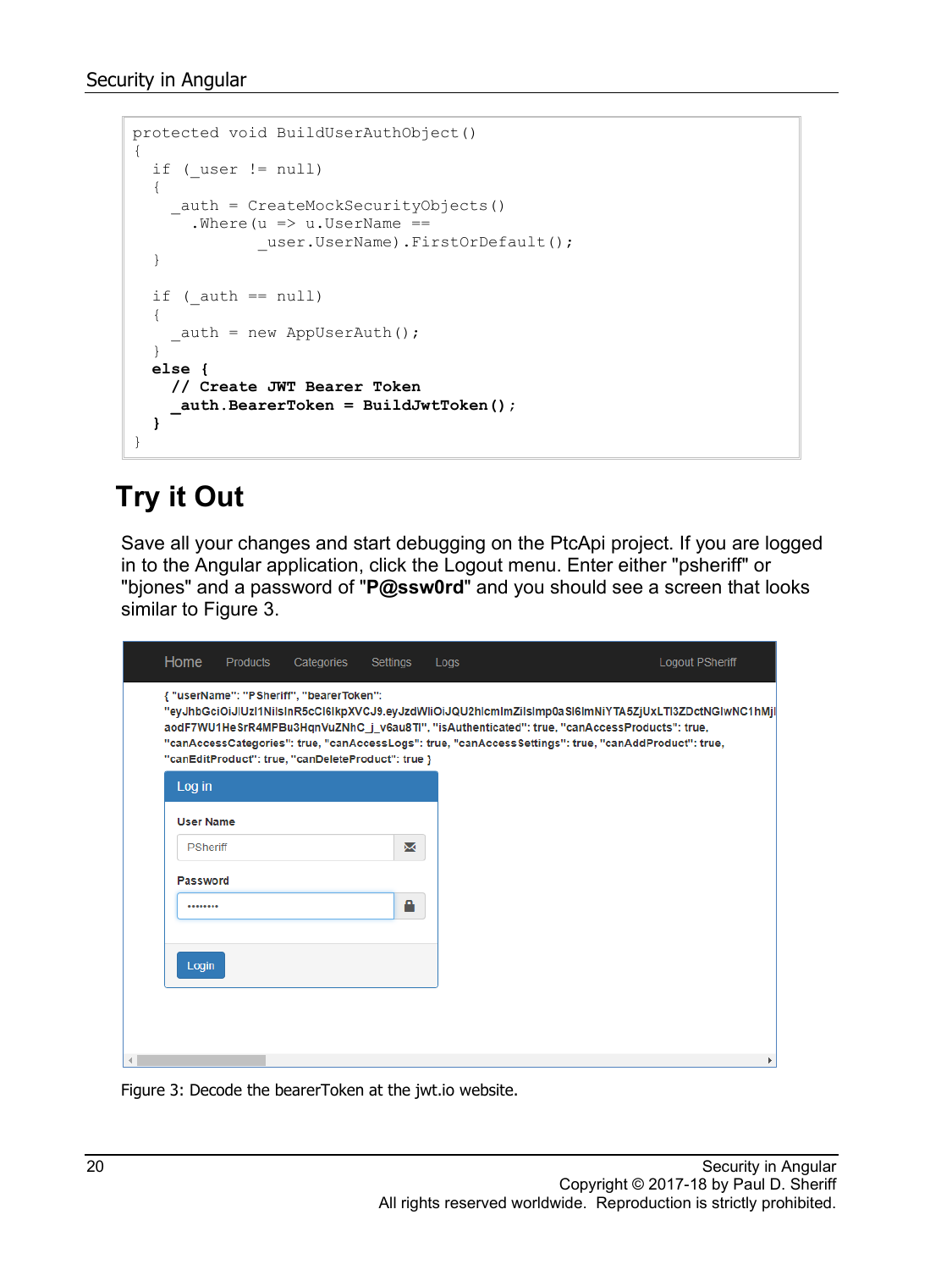If you wish to see what makes up the *bearerToken* property, you can decode the value at the [www.jwt.io](http://www.jwt.io/) website. Copy the bearerToken on the login page to the clipboard. Open a browser window and go to [www.jwt.io.](http://www.jwt.io/) Scroll down on the page until you see a box labeled "Encoded". Delete what is in there and paste in your bearer token. You should immediately see the payload data with all your data as shown in Figure 4.

| <b>Encoded</b> PASTE A TOKEN HERE                                                                                                                                                                                                                                                                                                                                                                                                                                                                                                                                                                 | Decoded EDITTHE PAYLOAD AND SECRET (ONLY HS256 SUPPORTED)                                                                                                                                                                                                                                                                                                                                                                                                                                                           |  |  |  |  |  |
|---------------------------------------------------------------------------------------------------------------------------------------------------------------------------------------------------------------------------------------------------------------------------------------------------------------------------------------------------------------------------------------------------------------------------------------------------------------------------------------------------------------------------------------------------------------------------------------------------|---------------------------------------------------------------------------------------------------------------------------------------------------------------------------------------------------------------------------------------------------------------------------------------------------------------------------------------------------------------------------------------------------------------------------------------------------------------------------------------------------------------------|--|--|--|--|--|
| eyJhbGciOiJIUzI1NiIsInR5cCI6IkpXVCJ9.eyJz<br>dWIiOiJQU2hlcmlmZiIsImp0aSI6ImNiYTA5ZjUxL<br>TI3ZDctNGIwNC1hMjllLTUyZDQxZDM4MzVlMyIsIk<br>NhbkFjY2Vzc1Byb2R1Y3RzIjoidHJ1ZSIsIkNhbkF<br>kZFByb2R1Y3QiOiJ0cnVlIiwiQ2FuRWRpdFByb2R1<br>Y3QiOiJ0cnVlIiwiQ2FuRGVsZXR1UHJvZHVjdCI6I<br>nRydWUiLCJDYW5BY2Nlc3NDYXR1Z29yaWVzIjoidH<br>J1ZSIsIkNhbkFjY2Vzc0xvZ3Mi0iJ0cnVlIiwiQ2F<br>uQWNjZXNzU2V0dGluZ3MiOiJ0cnVlIiwibmJmIjox<br>NTE3MjM3MzU1LCJ1eHAi0jE1MTcyMzc5NTUsImlzc<br>yI6Imh0dHA6Ly9sb2NhbGhvc3Q6NTAwMCIsImF1ZC<br>I6Imh0dHA6Ly9sb2NhbGhvc3Q6NDIwMCJ9.1BCq-<br>aodF7WU1HeSrR4MPBu3HqnVuZNhC_j_v6au8TI | <b>HEADER: ALGORITHM &amp; TOKEN TYPE</b><br>"alq": "HS256",<br>"tvp": "JWT"<br><b>PAYLOAD: DATA</b><br>"sub": "PSheriff",<br>"jti": "cba09f51-27d7-4b04-a29e-52d41d3835e3",<br>"CanAccessProducts": "true",<br>"CanAddProduct": "true",<br>"CanEditProduct": "true",<br>"CanDeleteProduct": "true",<br>"CanAccessCategories": "true",<br>"CanAccessLogs": "true",<br>"CanAccessSettings": "true",<br>"nbf": 1517237355.<br>"exp": 1517237955,<br>"iss": "http://localhost:5000",<br>"aud": "http://localhost:4200" |  |  |  |  |  |

Figure 4: Decode your bearer token at www.jwt.io.

## **Try it Out**

Click on the Products menu and you should now see a generic 401 Unauthorized message in the developer tools console window that looks like Figure 5. The reason for this error is the server does not know that you are the same person that just logged in. You must pass back the bearer token on each Web API call to prove to the server that you have permission to call the API.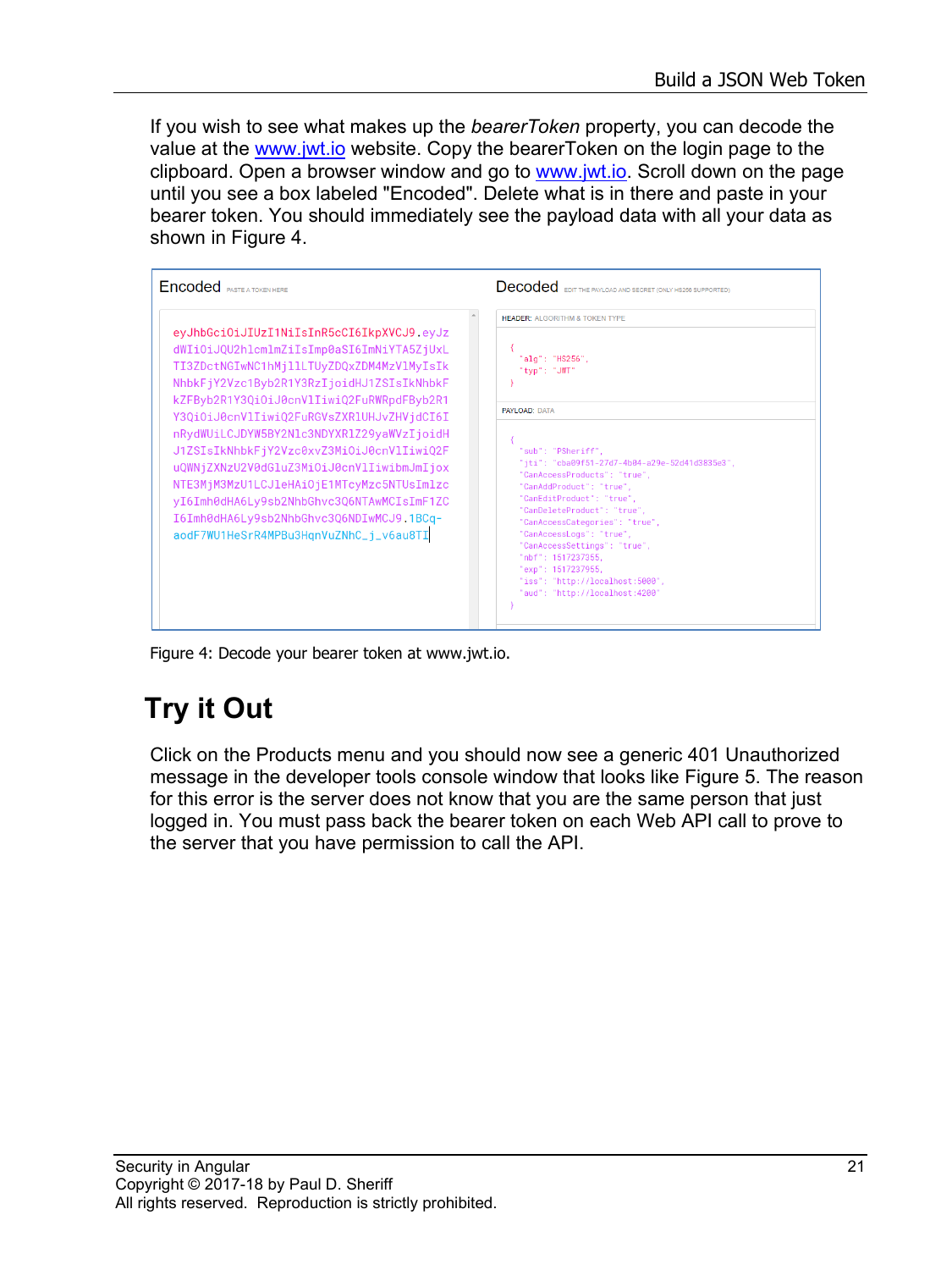|                                                                                                                                              | Home<br><b>Products</b><br>Categories         |         |         |         |                                                                                     | <b>Logout PSheriff</b> |                                          |          |                          |                      |  |          |
|----------------------------------------------------------------------------------------------------------------------------------------------|-----------------------------------------------|---------|---------|---------|-------------------------------------------------------------------------------------|------------------------|------------------------------------------|----------|--------------------------|----------------------|--|----------|
|                                                                                                                                              | <b>Product List</b><br><b>Add New Product</b> |         |         |         |                                                                                     |                        |                                          |          |                          |                      |  |          |
| $\mathbf{R}$<br>Ò.                                                                                                                           | Elements                                      | Console | Sources | Network | Performance                                                                         | Memory                 | Applicat                                 | Security | Audits                   | $\bullet$ 2 $\vdots$ |  | $\times$ |
| ଷ<br>top                                                                                                                                     |                                               | ▼       | Filter  |         | Default levels ▼                                                                    |                        |                                          |          | 1 item hidden by filters |                      |  | ≎        |
| pack-internal:///…e/esm5/core.js:3890<br>Angular is running in the development mode. Call enableProdMode() to<br>enable the production mode. |                                               |         |         |         |                                                                                     |                        |                                          |          |                          |                      |  |          |
|                                                                                                                                              |                                               |         |         |         | O Failed to load resource: the server responded with a status of 401 (Unauthorized) |                        |                                          |          |                          | :5000/api/product/   |  |          |
| ◎                                                                                                                                            | ▶ ERROR ▶ HttpErrorResponse                   |         |         |         |                                                                                     |                        | webpack-internal:///…e/esm5/core.js:1655 |          |                          |                      |  |          |
| ≻                                                                                                                                            |                                               |         |         |         |                                                                                     |                        |                                          |          |                          |                      |  |          |

Figure 5: Unless you pass the bearer token back to the server, you will get a 401 error from any secured Web API method.

## **Add Headers to Product Service**

To avoid the status code 401, you must pass the bearer token on each Web API call from your Angular code. You are going to learn how to automatically add the token to every call, but first, just modify the Get() method in the product service class. Open the **product.service.ts** file and modify the constructor to inject the SecurityService.

```
constructor(private http: HttpClient,
  private securityService: SecurityService) { }
```
Add code in the getProducts() method to create a new HttpHeaders object. Once you have instantiated this object, call the set() method and pass in "Authorization" as the header name. The data to pass in this header is the word 'Bearer ' followed by a space, then the bearer token itself. Add a second parameter to the HttpClient's get() method and pass an object with a property named *headers* and the HttpHeaders object you created as the value for that property.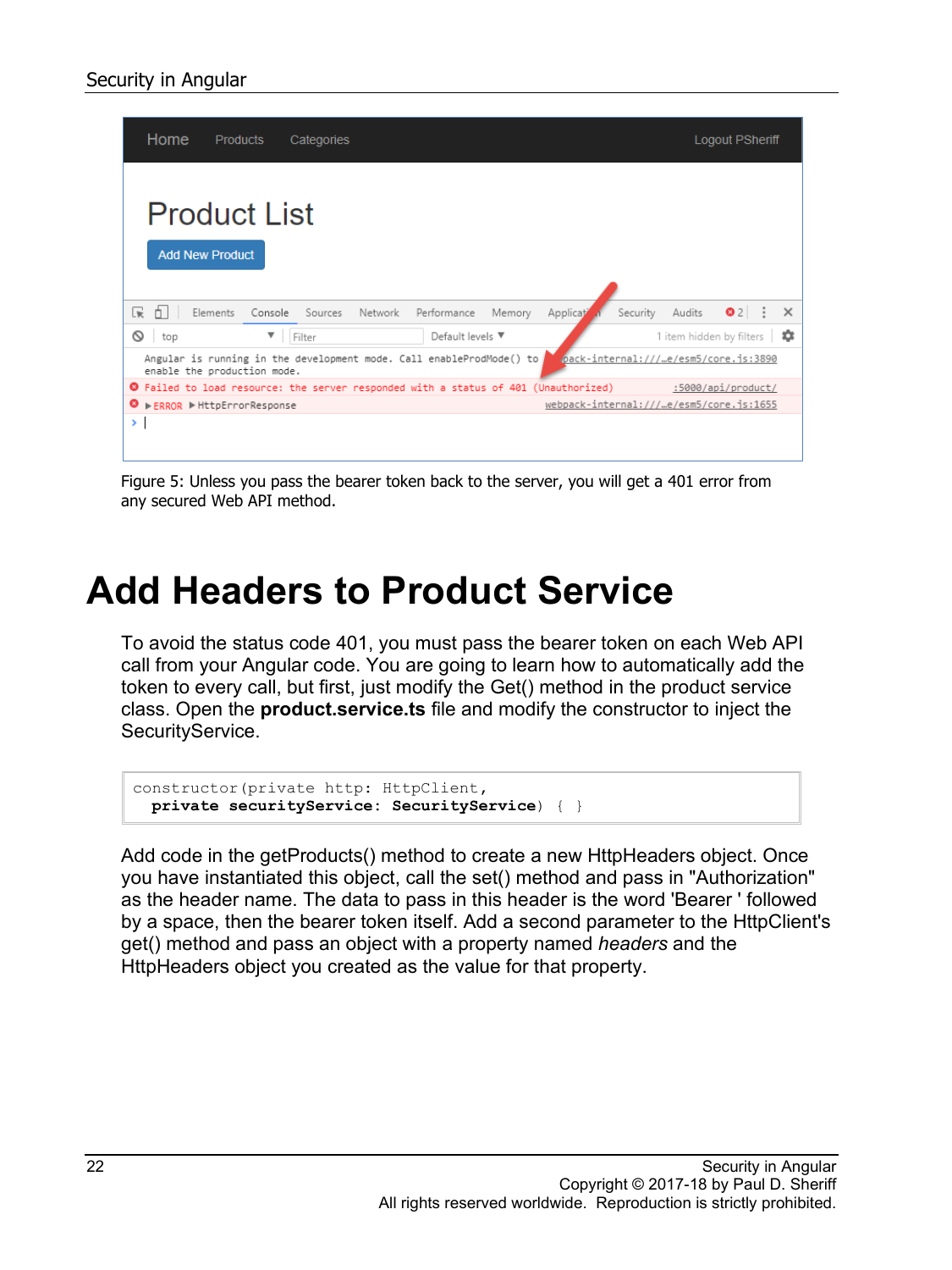```
getProducts(): Observable<Product[]> {
  let httpOptions = new HttpHeaders()
   .set('Authorization', 'Bearer ' +
       this.securityService.securityObject.bearerToken);
  return this.http.get<Product[]>(API_URL,
                                    { headers: httpOptions });
}
```
## **Try it Out**

Save your changes, go to the browser and login as "psheriff", click on the Products menu and you should see the product data displayed. This is because the server has authenticated your token and now knows who you are. Thus, you are granted access to the Get() method in the ProductController.

## **HTTP Interceptor**

Instead of having to add the same headers in front of every Web API call, create an HTTP Interceptor class to place custom headers into each Web API call in Angular. Right mouse-click on the **\security** folder and add a file named **httpinterceptor.module.ts**. I am not going to explain this code as it is well documented at [http://bit.ly/2GYt1H3,](http://bit.ly/2GYt1H3) and you should find many blog posts about this on the internet.

The one thing I do want to point out is that you are retrieving the bearer token from local storage. You might be wondering why you don't inject a SecurityService object into this class and retrieve it from the SecurityService object like in all the other components. You can't have an HTTP interceptor injected with the SecurityService since the security service class also uses the HttpClient. This causes a recursion error.

If you remember from earlier you added code in the login() method of the SecurityService class to store the bearer token into local storage. Now you know the reason for that code.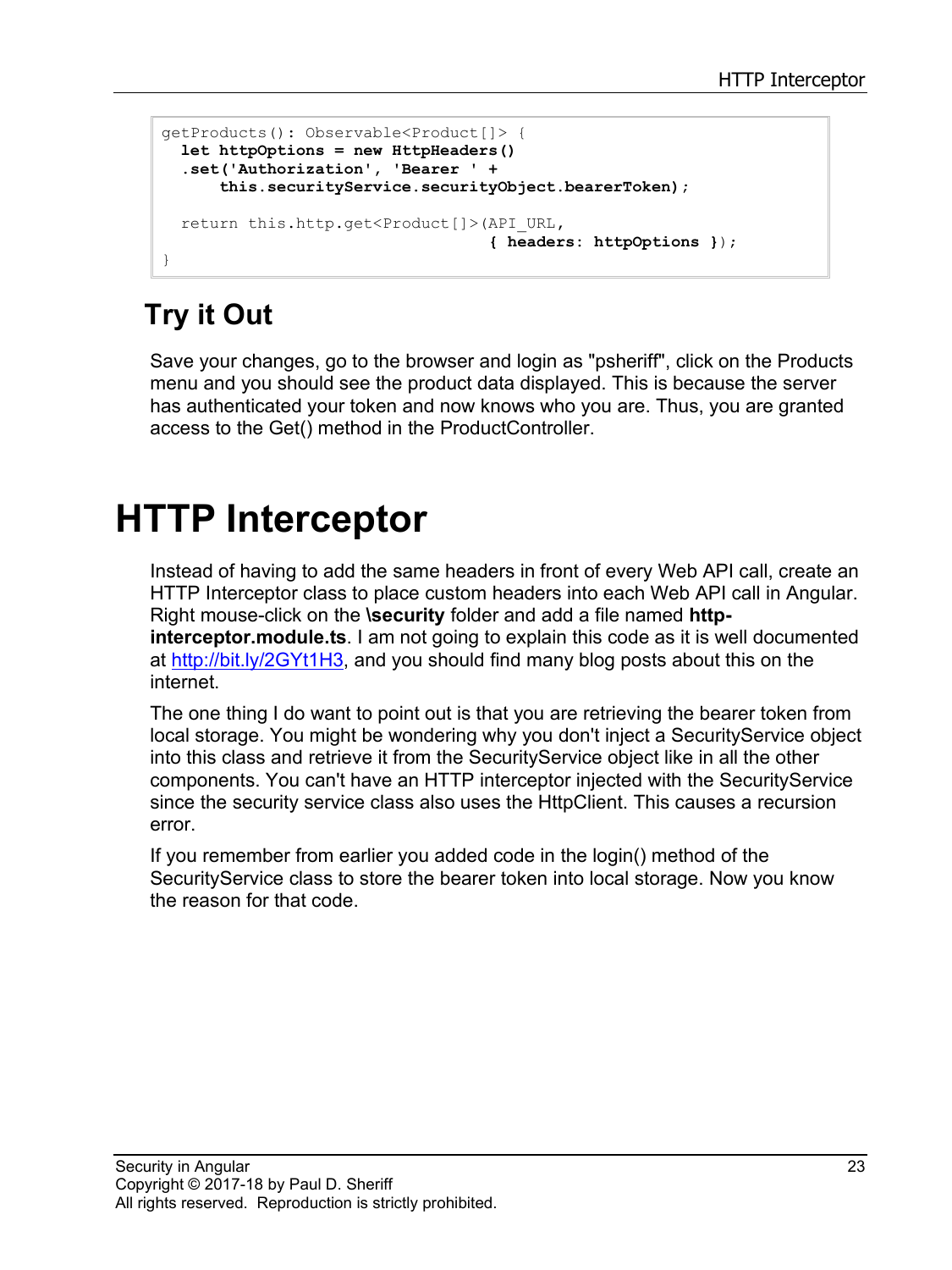```
import { Injectable, NgModule } from '@angular/core';
import { Observable } from 'rxjs';
import { HttpEvent, HttpInterceptor, HttpHandler,
          HttpRequest } from '@angular/common/http';
import { HTTP_INTERCEPTORS } from '@angular/common/http';
@Injectable()
export class HttpRequestInterceptor implements HttpInterceptor {
   intercept(req: HttpRequest<any>, next: HttpHandler):
     Observable<HttpEvent<any>> {
     var token = localStorage.getItem("bearerToken");
     if(token) {
       const newReq = req.clone(
         { 
            headers: req.headers.set('Authorization',
                      'Bearer ' + token)
         });
         return next.handle(newReq);
     }
     else {
       return next.handle(req);
     }
   }
};
@NgModule({
  providers: [
     { provide: HTTP_INTERCEPTORS, 
       useClass: HttpRequestInterceptor, 
       multi: true }
   ]
})
export class HttpInterceptorModule { }
```
In order to use this HTTP Interceptor class, register it with your AppModule class. Open the **app.module.ts** file and add this new module to the *imports* property.

```
imports: [
  BrowserModule,
   FormsModule,
  HttpClientModule,
   AppRoutingModule,
   HttpInterceptorModule
\frac{1}{2},
```
Open the **product.service.ts** file and change the getProducts() method back to what you had originally. Remove the code that creates the HttpHeaders, and passing this as a second parameter to the get() method. The getProducts() method should now look like the following.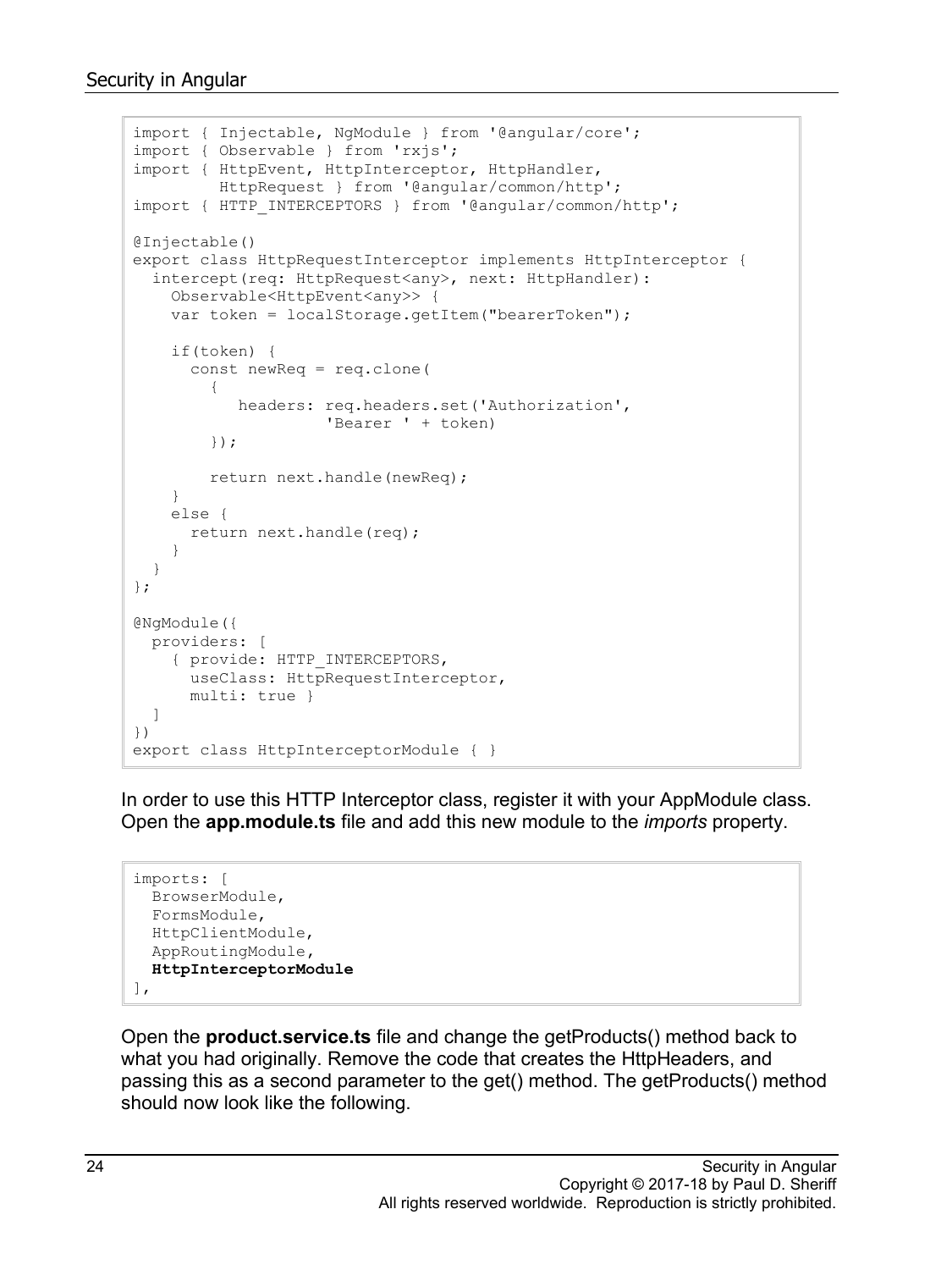```
getProducts(): Observable<Product[]> {
 return this.http.get<Product[]>(API_URL);
}
```
## **Try it Out**

Save your changes, go to your browser, login as "psheriff" and try accessing the Products menu. You should still be getting data from the product controller. This verifies that the HTTP Interceptor class is working.

## **Add Security Policy**

The [Authorize] attribute just ensures that a user is authenticated. However, for some Web API methods, you may wish to restrict access based on roles or claims/permissions. This is accomplished by adding Authorization to the services of the .NET Core Web API project.

Open the **Startup.cs** file and add the following code in the ConfigureServices method, just under the code you added earlier for adding authentication. For each property you have in your AppUserAuth object you can add policy objects and specify the value the user must have.

```
services.AddAuthorization(cfg =>
{
   // NOTE: The claim key and value are case-sensitive
   cfg.AddPolicy("CanAccessProducts", p =>
       p.RequireClaim("CanAccessProducts", "true"));
});
```
Once you create your claims, you may add the Policy property to the Authorize attribute to check for any of the claim names. For example, on the ProductController.Get() method you can add the following code to the Authorize attribute to restrict usage on this method to only those users whose *CanAccessProducts* property is set to true.

```
[Authorize(Policy = "CanAccessProducts")]
```
## **Try it Out**

Open the **SecurityManager.cs** file in the PtcApi project and locate the CreateMockSecurityObjects() method. Modify the claim "*CanAccessProducts*" to be a "false" value for the "PSheriff" user.